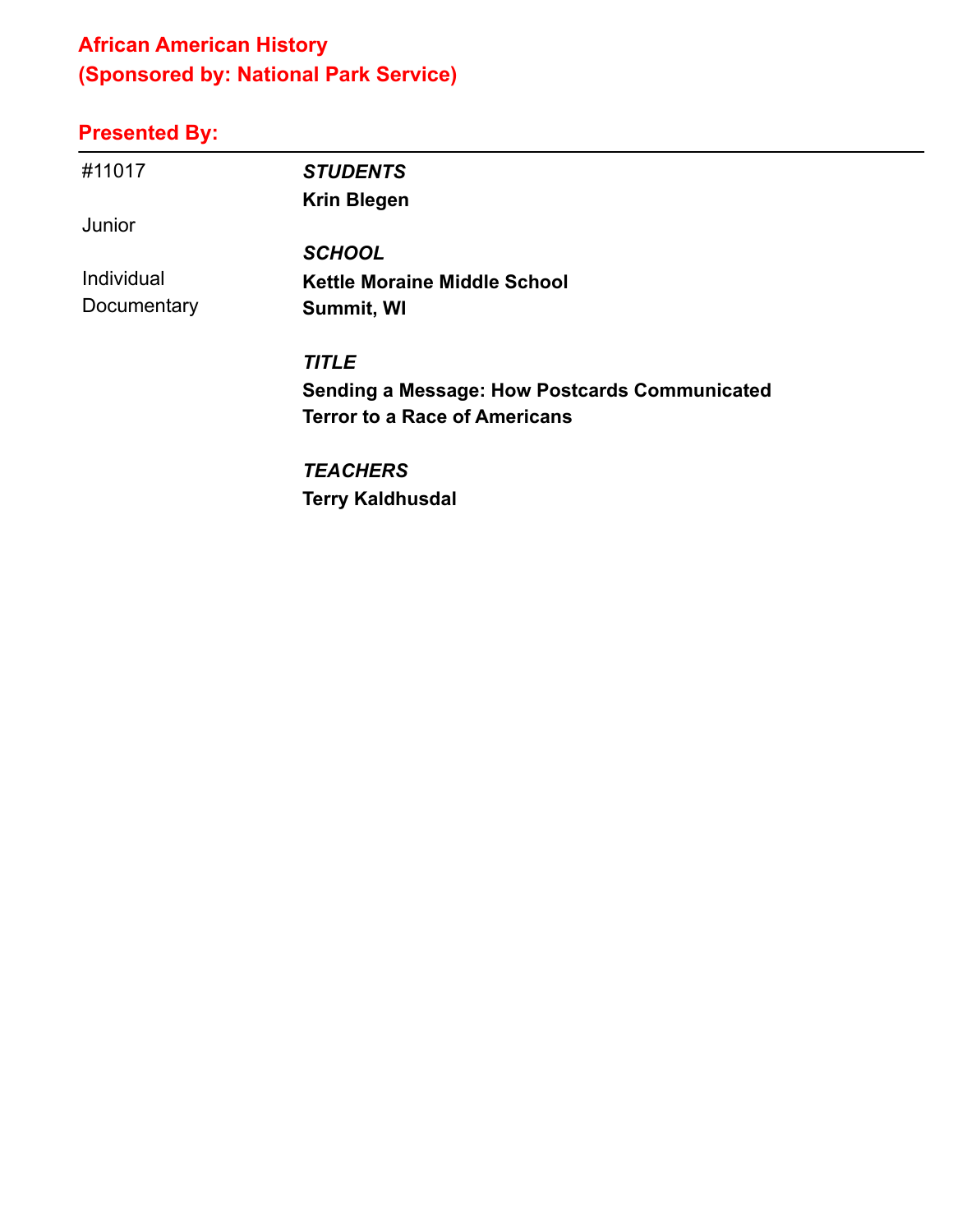# **African American History (Sponsored by: National Park Service)**

| #21044      | <b>STUDENTS</b>                                   |
|-------------|---------------------------------------------------|
|             | <b>Alan Zhou</b>                                  |
| Senior      |                                                   |
|             | <b>SCHOOL</b>                                     |
| Individual  | <b>Sunset High School</b>                         |
| Documentary | Portland, OR                                      |
|             | <b>TITLE</b>                                      |
|             | The Birth of an Advocate: Beatrice Morrow Cannady |
|             | <b>TEACHERS</b>                                   |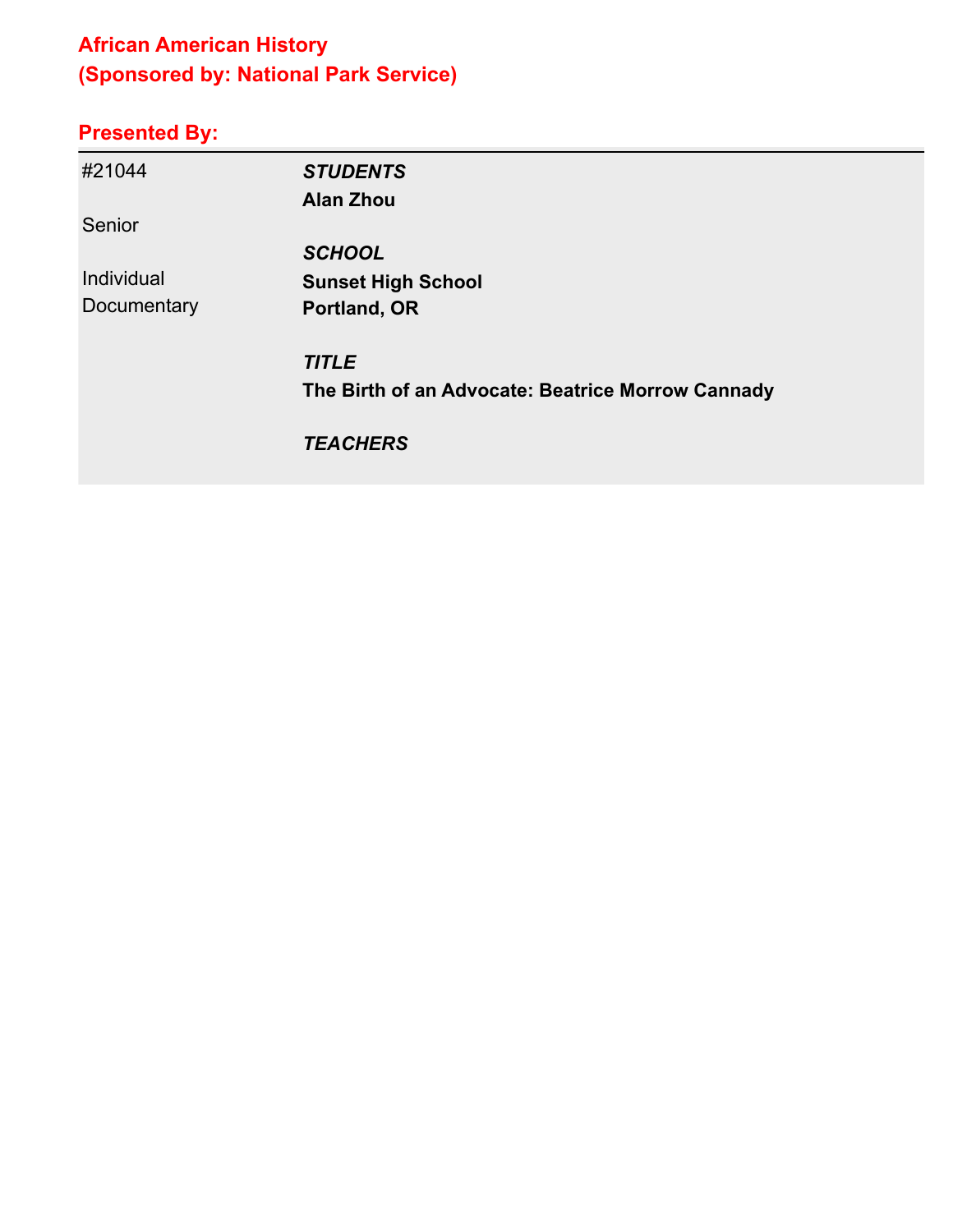# **American Labor History (Sponsored by: American Labor Studies Center)**

| #18069               | <b>STUDENTS</b>                               |
|----------------------|-----------------------------------------------|
|                      | Ananya Bezbaruah, Diya Modi, Ramya Suresh     |
| Junior               |                                               |
|                      | <b>SCHOOL</b>                                 |
| <b>Group Website</b> | <b>Timberline Middle School</b>               |
|                      | <b>Redmond, WA</b>                            |
|                      | <b>TITLE</b>                                  |
|                      | Rose Schneiderman: The Red-haired Labor Union |
|                      | Leader                                        |
|                      | <b>TEACHERS</b>                               |
|                      | <b>Casey Whitlatch</b>                        |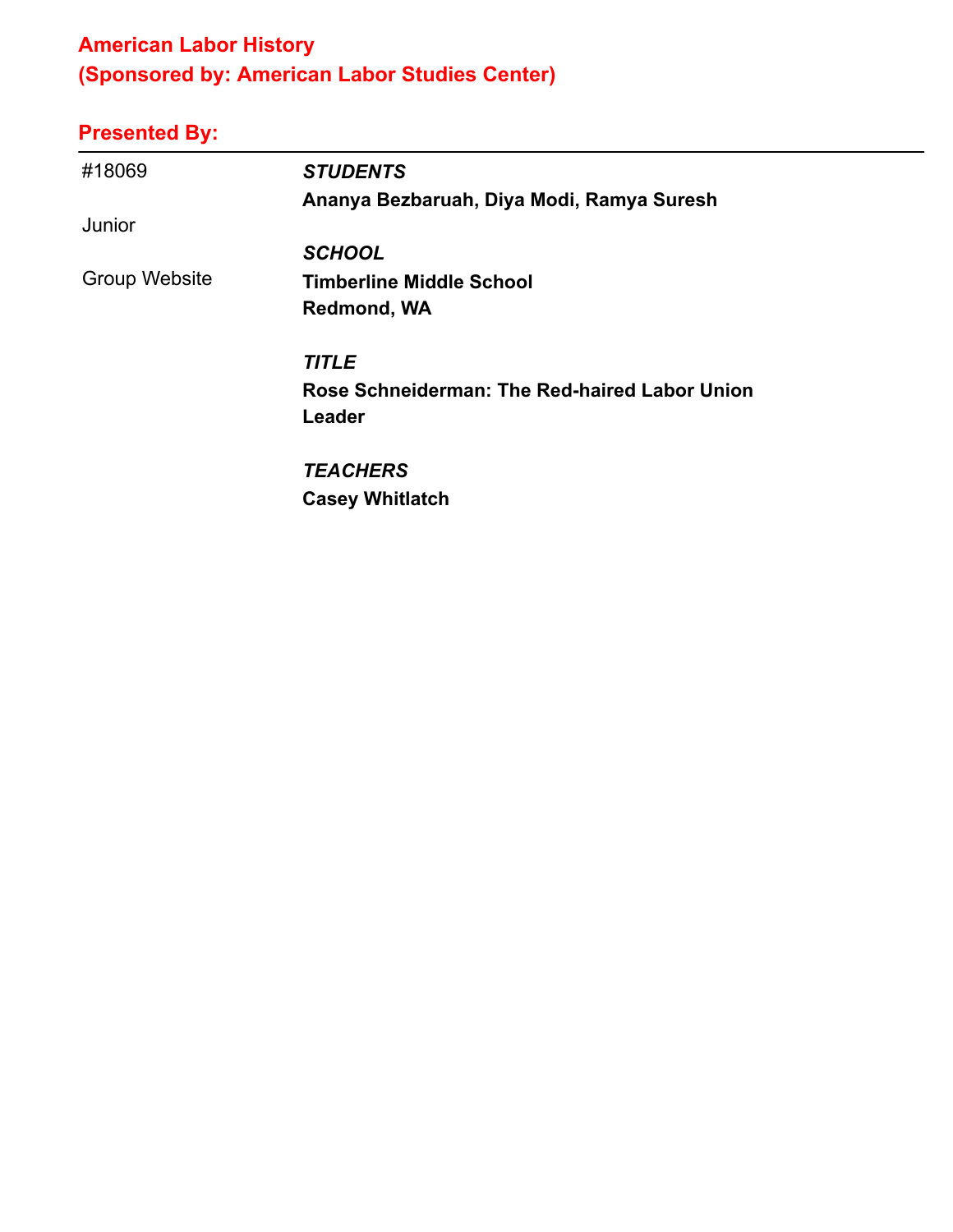# **Asian American History (Sponsored by: National Park Service)**

| #12048                   | <b>STUDENTS</b>                                        |
|--------------------------|--------------------------------------------------------|
|                          | Emma Giordano, Jiaray Shi                              |
| Junior                   |                                                        |
|                          | <b>SCHOOL</b>                                          |
| <b>Group Documentary</b> | <b>St. Peter's School</b>                              |
|                          | Philadelphia, PA                                       |
|                          | <b>TITLE</b>                                           |
|                          | The Sting of the Wasp: Communication through Political |
|                          | <b>Cartoons during the Chinese Exclusion Era</b>       |
|                          | <b>TEACHERS</b>                                        |
|                          | <b>Marian Cronin-Connolly</b>                          |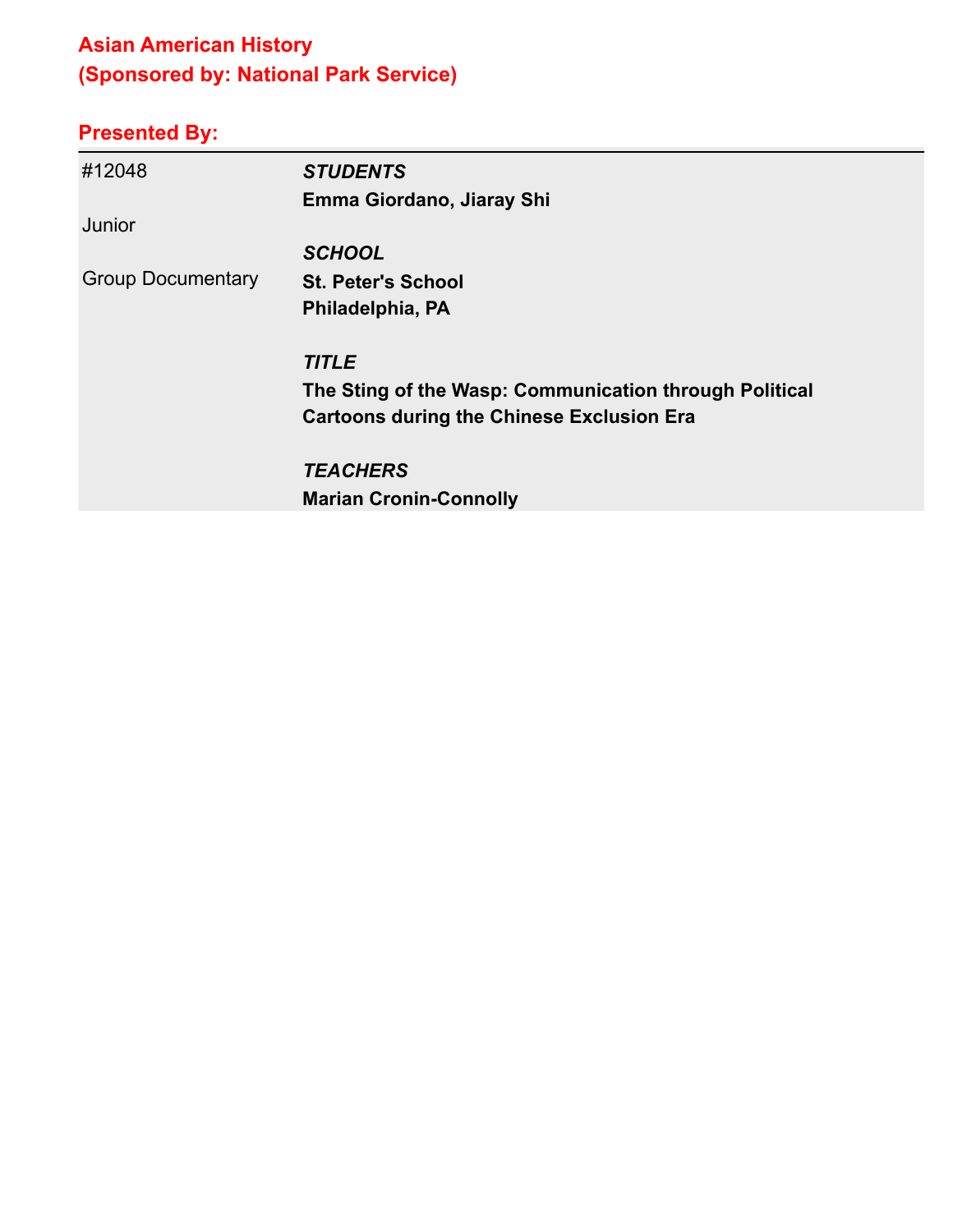### **Asian American History (Sponsored by: National Park Service)**

# **Presented By:**

| #25035                    | <b>STUDENTS</b>                                |
|---------------------------|------------------------------------------------|
|                           | <b>Peilin Lu</b>                               |
| Senior                    |                                                |
|                           | <b>SCHOOL</b>                                  |
| <b>Individual Exhibit</b> | <b>FAYETTEVILLE-MANLIUS SENIOR HIGH SCHOOL</b> |
|                           | <b>Manlius, NY</b>                             |
|                           | <b>TITLE</b>                                   |
|                           | Anna May Wong: Advancing Asian-American        |
|                           | <b>Representation through Communication</b>    |
|                           | <b>TEACHERS</b>                                |
|                           | <b>Kristina Jeanneret</b>                      |

÷,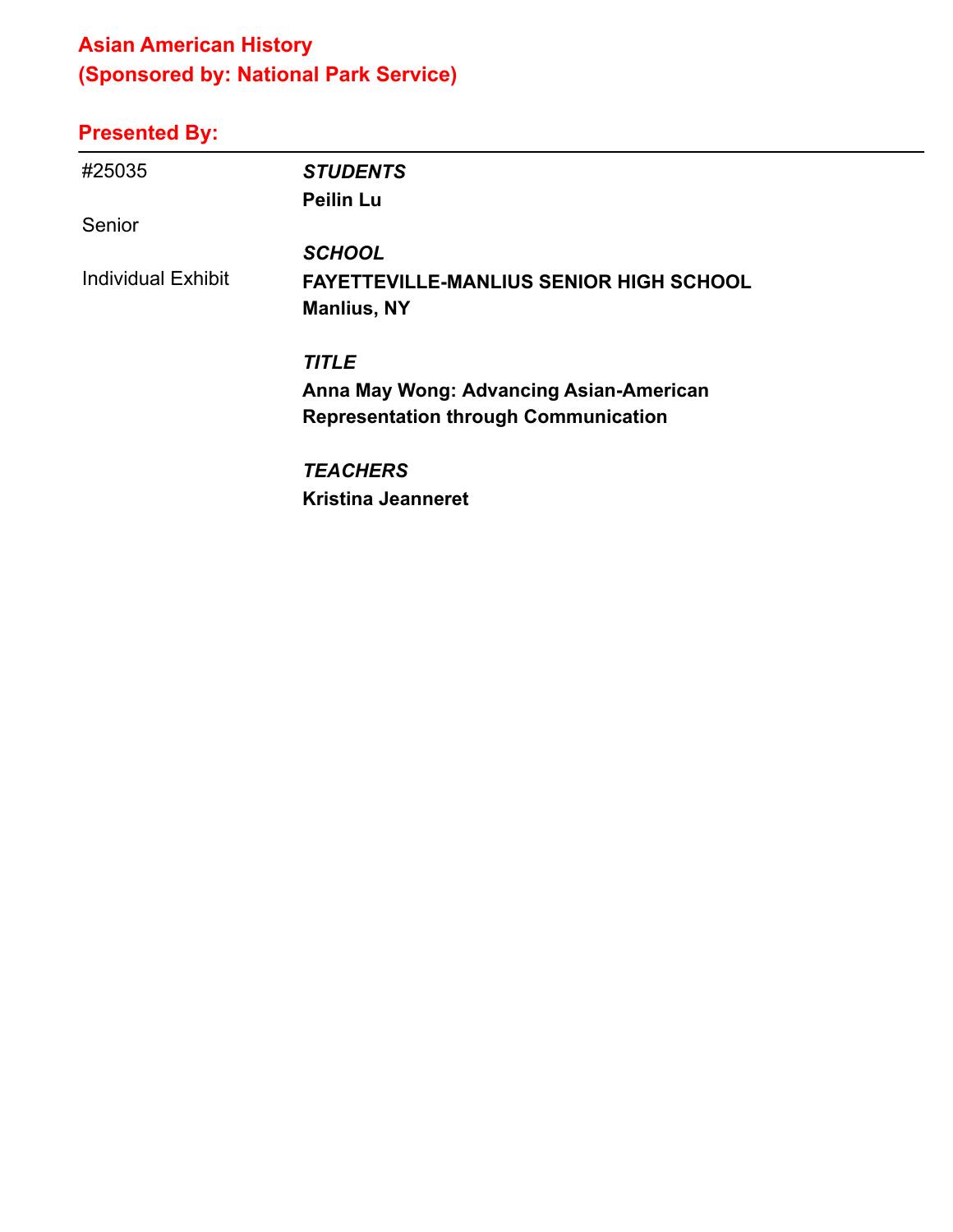# **Captain Ken Coskey Naval History Prize (Sponsored by: Naval Historical Foundation)**

| #13012      | <b>STUDENTS</b>                                     |
|-------------|-----------------------------------------------------|
|             | <b>Rebecca Bemiss</b>                               |
| Junior      |                                                     |
|             | <b>SCHOOL</b>                                       |
| Individual  | John F. Kennedy Middle School                       |
| Performance | Enfield, CT                                         |
|             | <b>TITLE</b>                                        |
|             | <b>Mavis Batey and the Geese That Never Cackled</b> |
|             | <b>TEACHERS</b>                                     |
|             | <b>Brian Zawodniak</b>                              |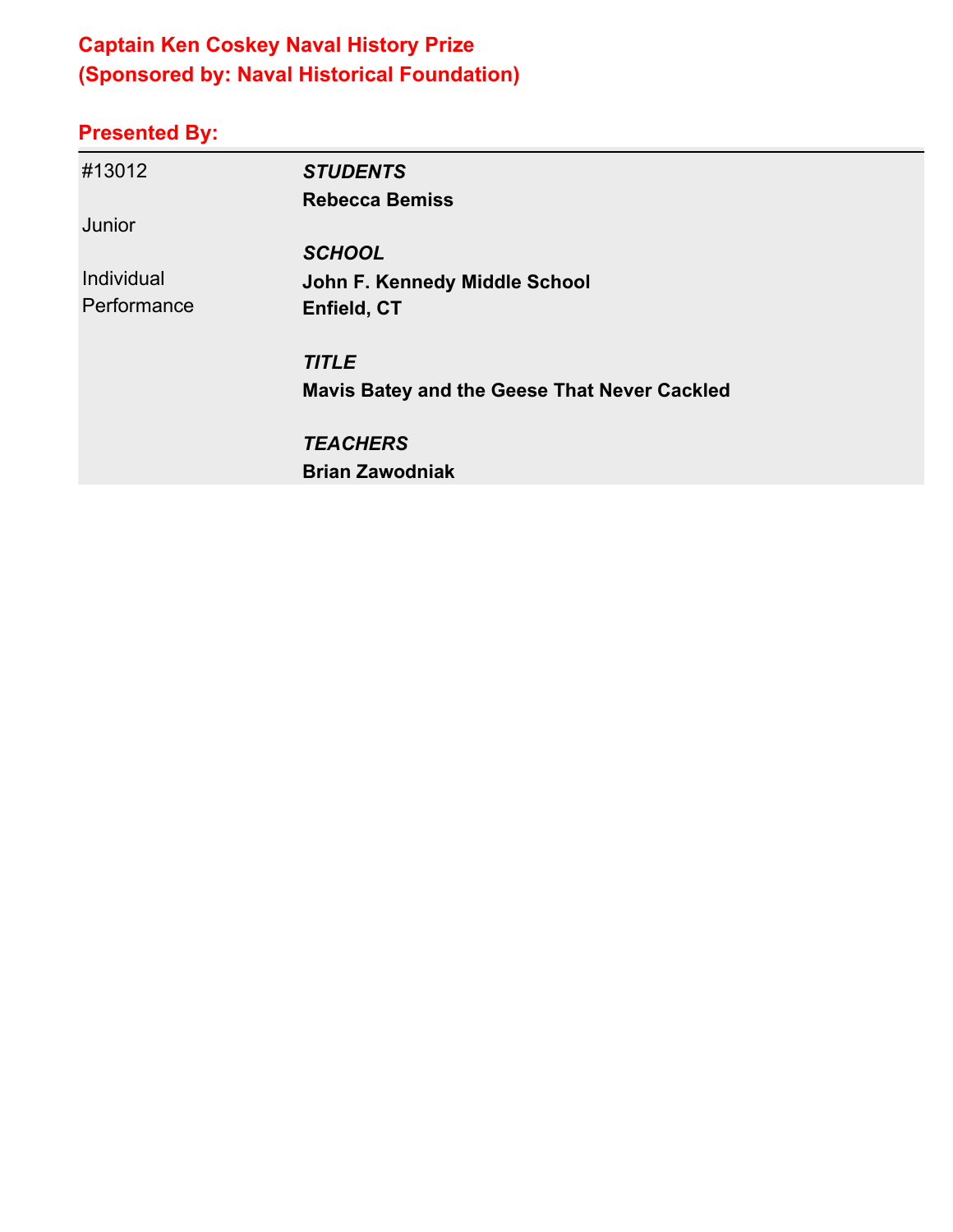### **Captain Ken Coskey Naval History Prize (Sponsored by: Naval Historical Foundation)**

#### **Presented By:**

| #21090      | <b>STUDENTS</b>                                     |
|-------------|-----------------------------------------------------|
|             | <b>Jessie Henderson</b>                             |
| Senior      |                                                     |
|             | <b>SCHOOL</b>                                       |
| Individual  | <b>Bradley Central High School</b>                  |
| Documentary | <b>Cleveland, TN</b>                                |
|             | <b>TITLE</b>                                        |
|             | Aerographer's Mates: Communicating Weather from Sea |
|             | to Shining Sea                                      |
|             | <b>TEACHERS</b>                                     |

**Julie Mitchell**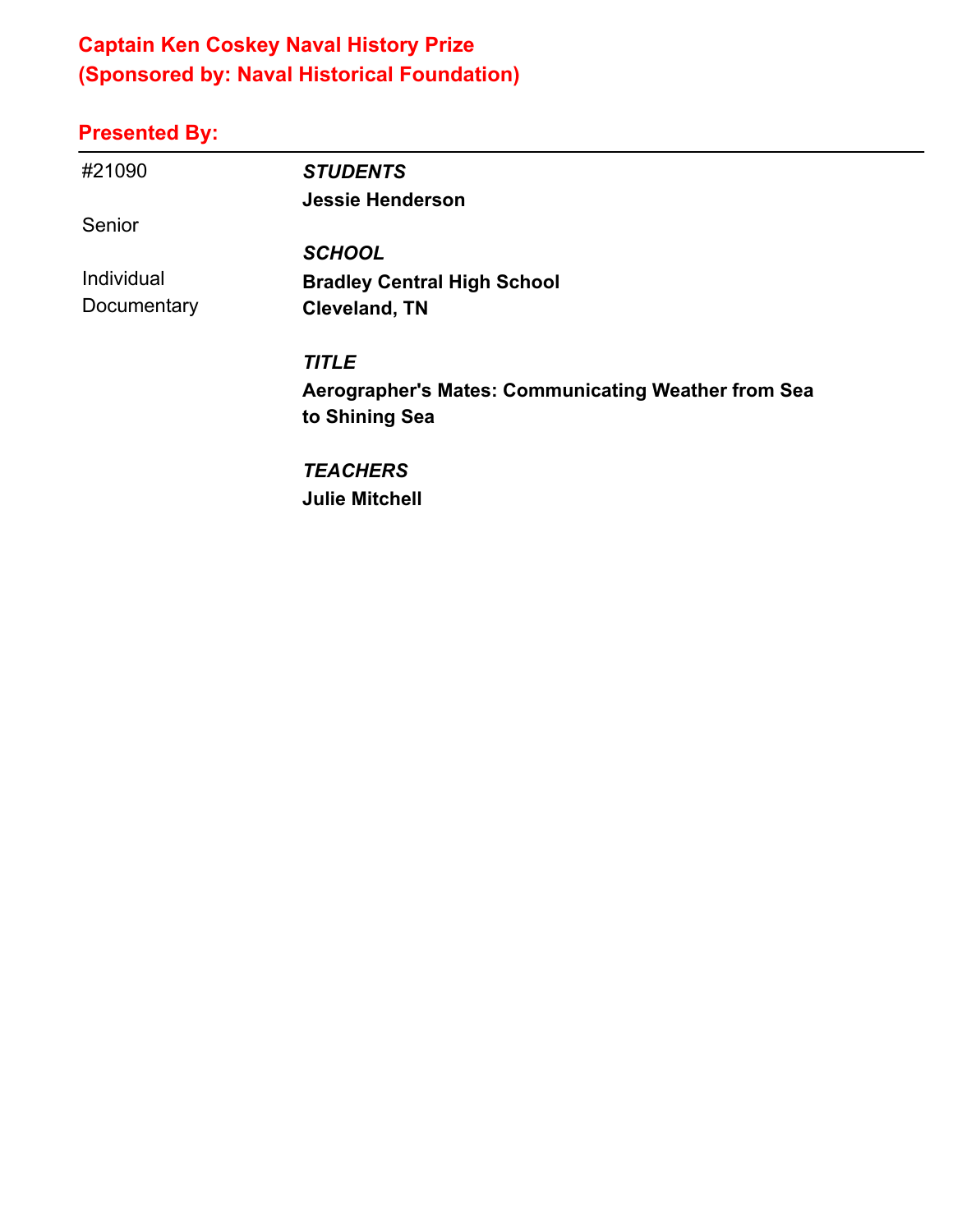### **Chronicling America: Historic American Newspapers Prize (Sponsored by: National Endowment For The Humanities)**

| #13033      | <b>STUDENTS</b><br><b>Phillip North</b>     |  |
|-------------|---------------------------------------------|--|
| Junior      |                                             |  |
|             | <b>SCHOOL</b>                               |  |
| Individual  | <b>ST. CLAIR JR. HIGH</b>                   |  |
| Performance | St. Clair, MO                               |  |
|             | <b>TITLE</b>                                |  |
|             | Joseph Pulitzer: The Journalist Who Changed |  |
|             | <b>Communication through Newspapers</b>     |  |
|             | <b>TEACHERS</b>                             |  |
|             | <b>Jennifer Hawkins</b>                     |  |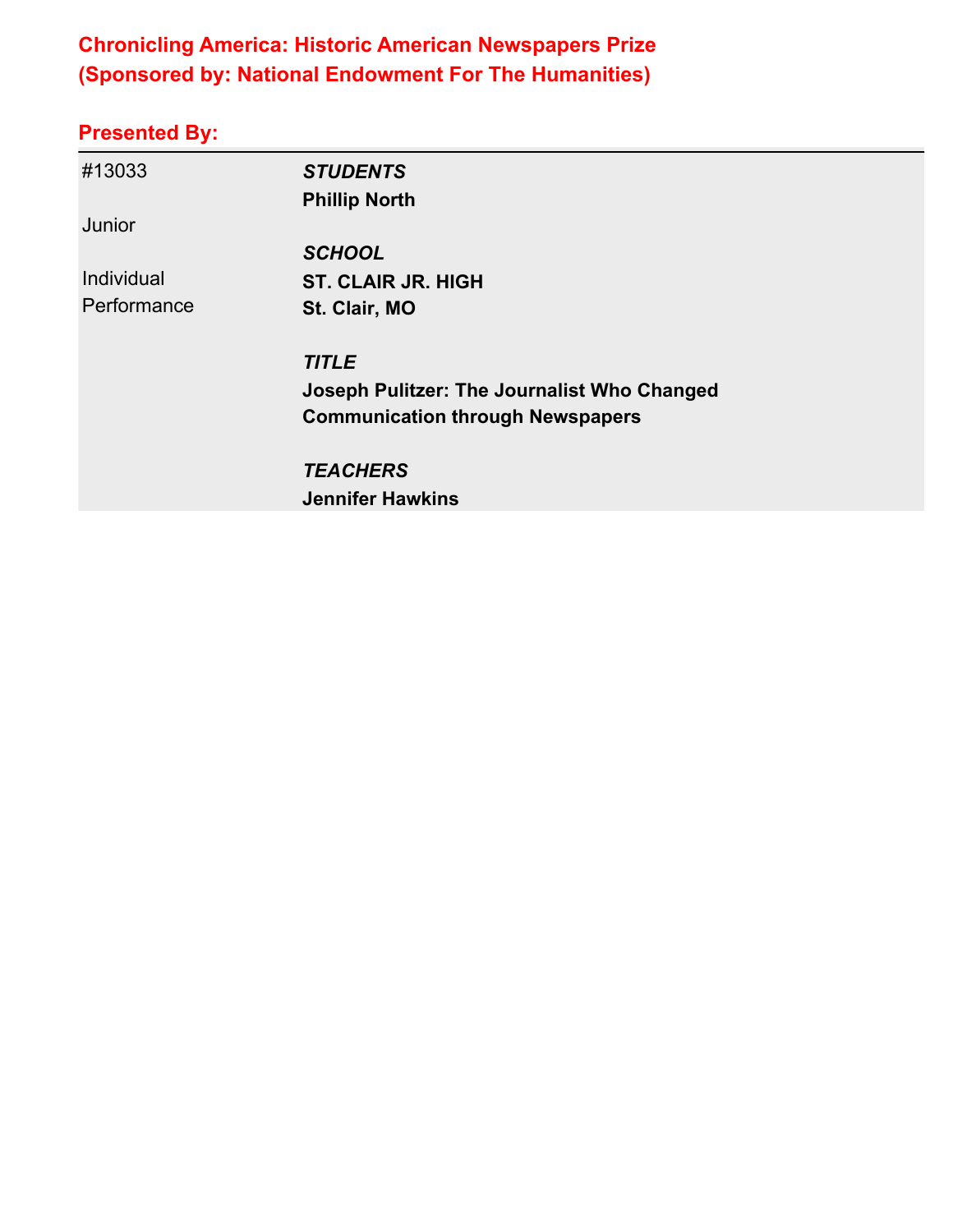### **Chronicling America: Historic American Newspapers Prize (Sponsored by: National Endowment For The Humanities)**

| #24055                   | <b>STUDENTS</b>                               |
|--------------------------|-----------------------------------------------|
|                          | Alec Sirois, Marissa Sirois, Michaela Sirois  |
| Senior                   |                                               |
|                          | <b>SCHOOL</b>                                 |
| <b>Group Performance</b> | <b>Heritage High School</b>                   |
|                          | Denver, CO                                    |
|                          | <b>TITLE</b>                                  |
|                          | <b>Manipulation: The Key to Understanding</b> |
|                          | <b>TEACHERS</b>                               |
|                          | <b>Lisa Sutterer</b>                          |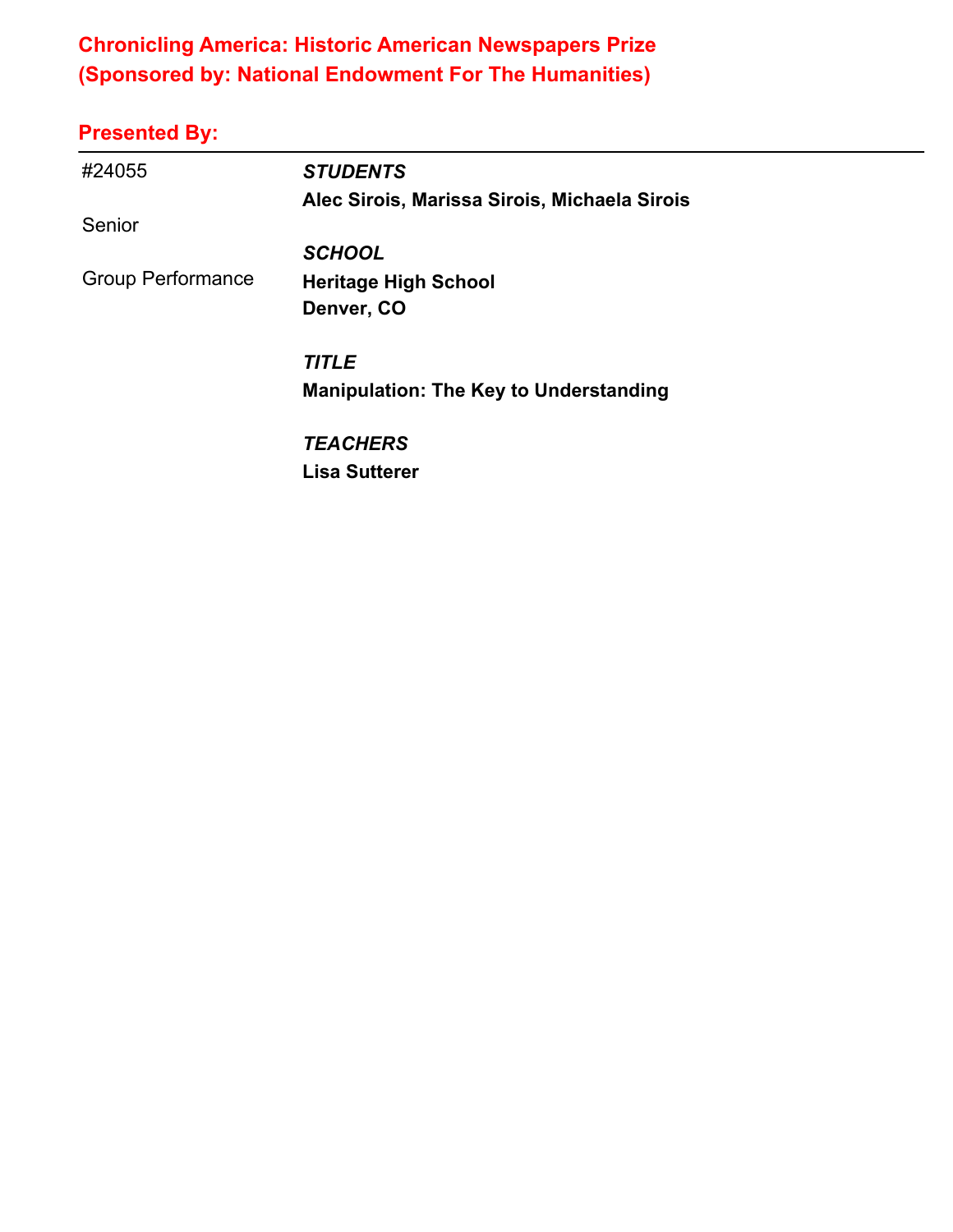# **Corps of Discovery Prize (Sponsored by: The Lewis And Clark Trail Heritage Foundation)**

| #13001      | <b>STUDENTS</b>                                     |  |
|-------------|-----------------------------------------------------|--|
|             | <b>Adeline Lyons</b>                                |  |
| Junior      |                                                     |  |
|             | <b>SCHOOL</b>                                       |  |
| Individual  | <b>Harding County Middle School - 03</b>            |  |
| Performance | <b>Buffalo, SD</b>                                  |  |
|             | <b>TITLE</b>                                        |  |
|             | <b>Communicating through Journals and Maps: The</b> |  |
|             | <b>Expedition That Uncovered the West</b>           |  |
|             | <b>TEACHERS</b>                                     |  |
|             | <b>Gene Von Bickerdyke</b>                          |  |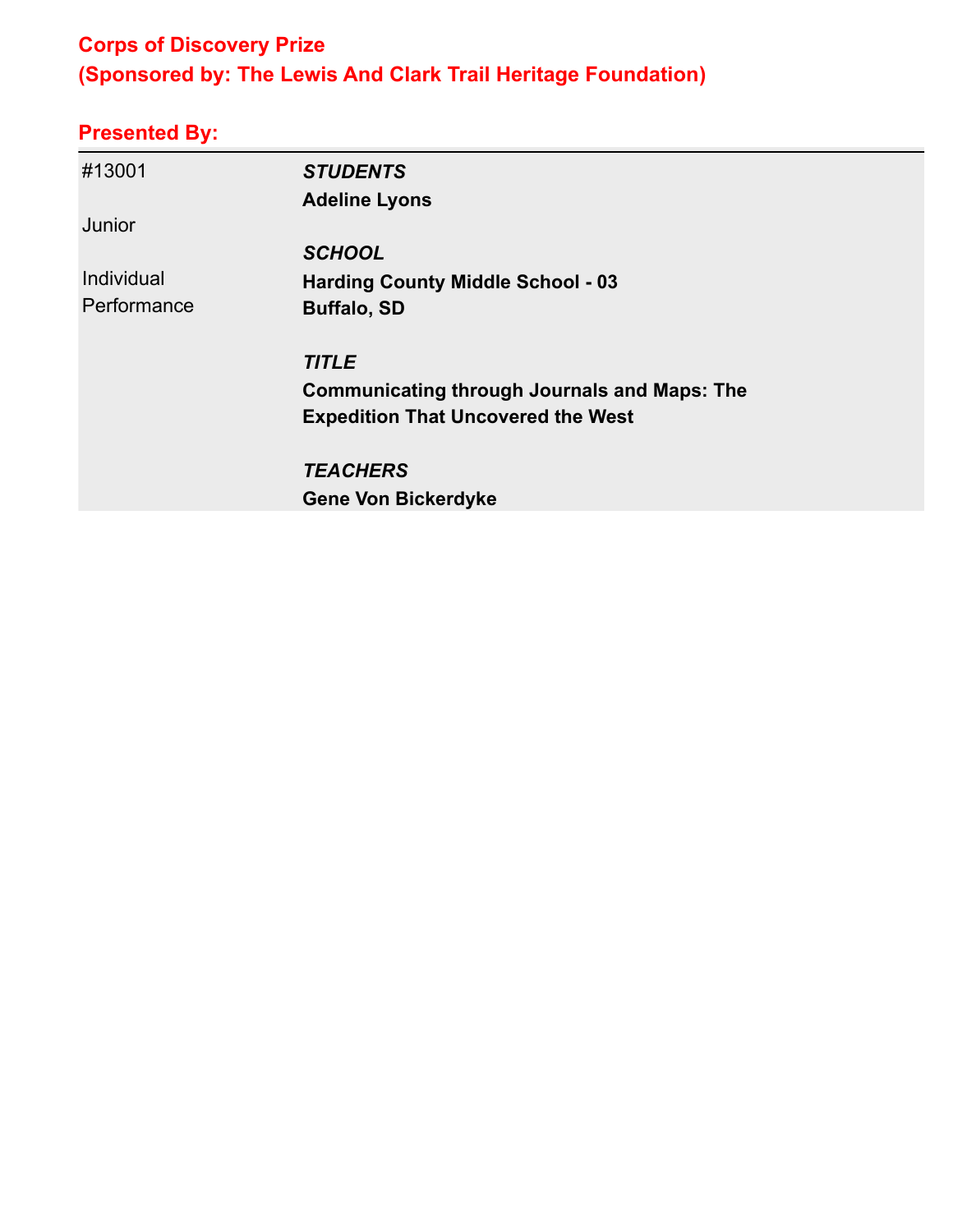### **Corps of Discovery Prize (Sponsored by: The Lewis And Clark Trail Heritage Foundation)**

# **Presented By:**

| #21024      | <b>STUDENTS</b>                                     |
|-------------|-----------------------------------------------------|
|             | <b>Areeb Zahavi</b>                                 |
| Senior      |                                                     |
|             | <b>SCHOOL</b>                                       |
| Individual  | <b>Chamblee Charter High School</b>                 |
| Documentary | Atlanta, GA                                         |
|             | <b>TITLE</b>                                        |
|             | The Making of an Indian Princess: The Suffragettes, |
|             | Sacajawea, and American Imperialism                 |
|             | <b>TEACHERS</b>                                     |

**John Donegan**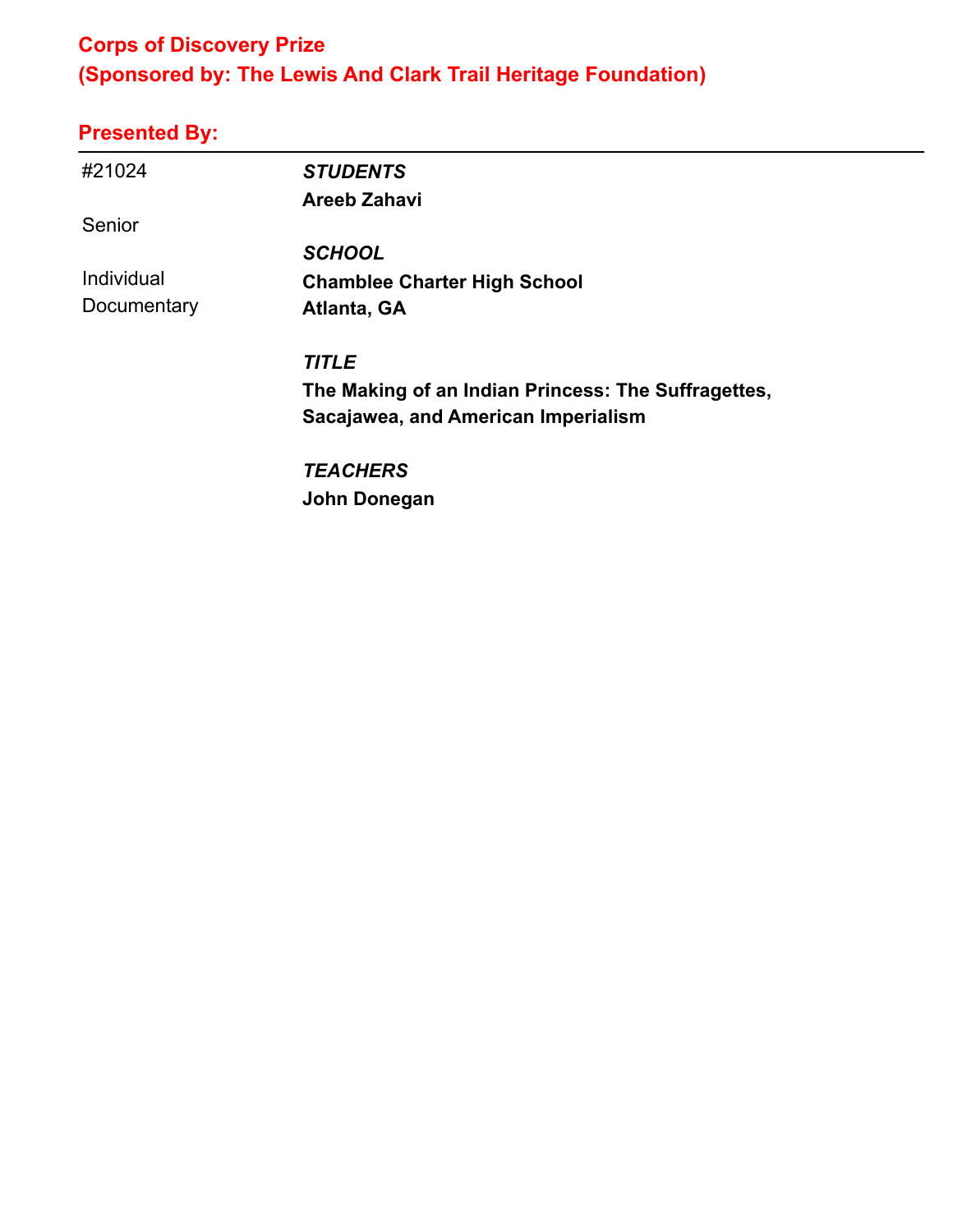# **Discovery or Exploration in History (Sponsored by: Library Of Congress)**

| #15037                    | <b>STUDENTS</b>                                  |
|---------------------------|--------------------------------------------------|
|                           | Sreeja Bhattacharjee                             |
| Junior                    |                                                  |
|                           | <b>SCHOOL</b>                                    |
| <b>Individual Exhibit</b> | <b>Discovery Middle School</b>                   |
|                           | <b>Granger, IN</b>                               |
|                           | <b>TITLE</b>                                     |
|                           | <b>Communication: Key to Apollo 11's Success</b> |
|                           | <b>TEACHERS</b>                                  |
|                           | <b>Tanner Givens</b>                             |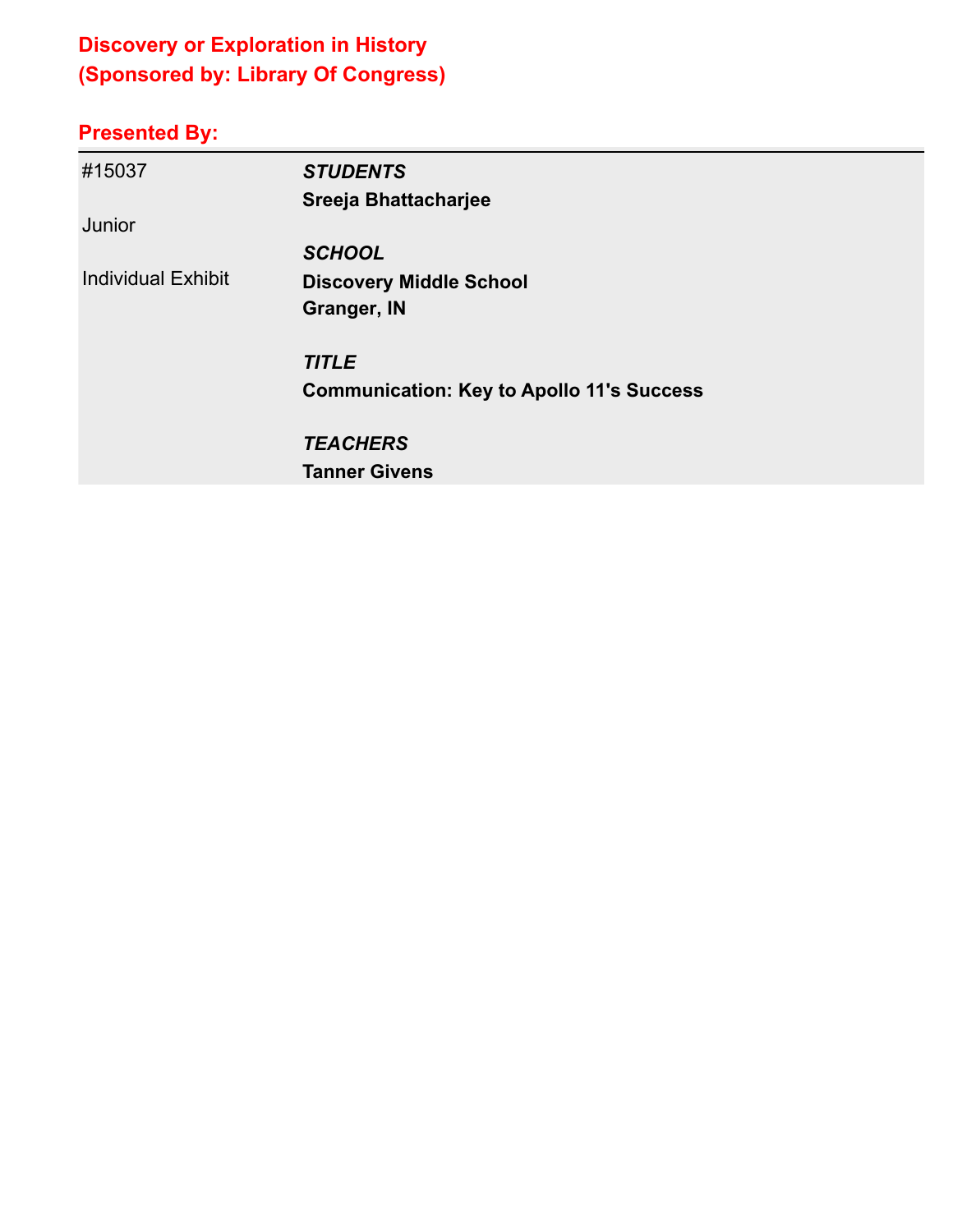# **Discovery or Exploration in History (Sponsored by: Library Of Congress)**

# **Presented By:**

| #28017        | <b>STUDENTS</b>                                             |
|---------------|-------------------------------------------------------------|
|               | <b>Breanne Acoba, Brielle Acoba</b>                         |
| Senior        |                                                             |
|               | <b>SCHOOL</b>                                               |
| Group Website | <b>Mililani High School</b>                                 |
|               | Mililani, HI                                                |
|               | <b>TITLE</b>                                                |
|               | <b>Easing Disease: The Communication of Louis Pasteur's</b> |
|               | <b>Revolutionary Discoveries That Facilitated the</b>       |
|               | <b>Understanding of Germ Theory</b>                         |
|               | <b>TEACHERS</b>                                             |

**Jason Duncan**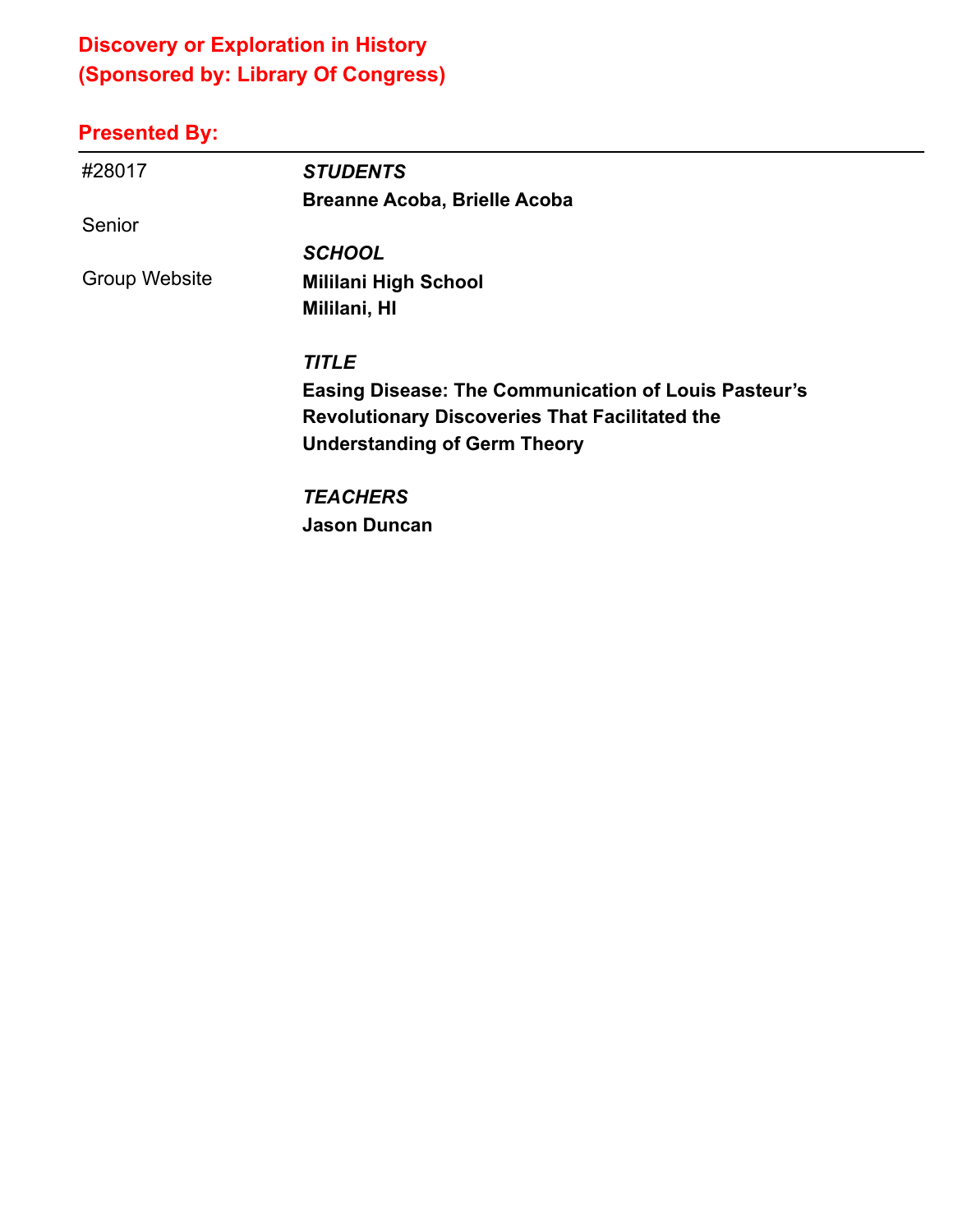# **E Pluribus Unum in History (Sponsored by: America 250 Foundation)**

| #14014                   | <b>STUDENTS</b>                                             |
|--------------------------|-------------------------------------------------------------|
|                          | Neal Vidyasagar, William Li                                 |
| Junior                   |                                                             |
|                          | <b>SCHOOL</b>                                               |
| <b>Group Performance</b> | <b>Singapore American School</b>                            |
|                          | Sentosa, SA                                                 |
|                          | <b>TITLE</b>                                                |
|                          | <b>New York Times v. United States: Communicating First</b> |
|                          | <b>Amendment Rights of the People</b>                       |
|                          | <b>TEACHERS</b>                                             |
|                          | <b>Matthew Elms</b>                                         |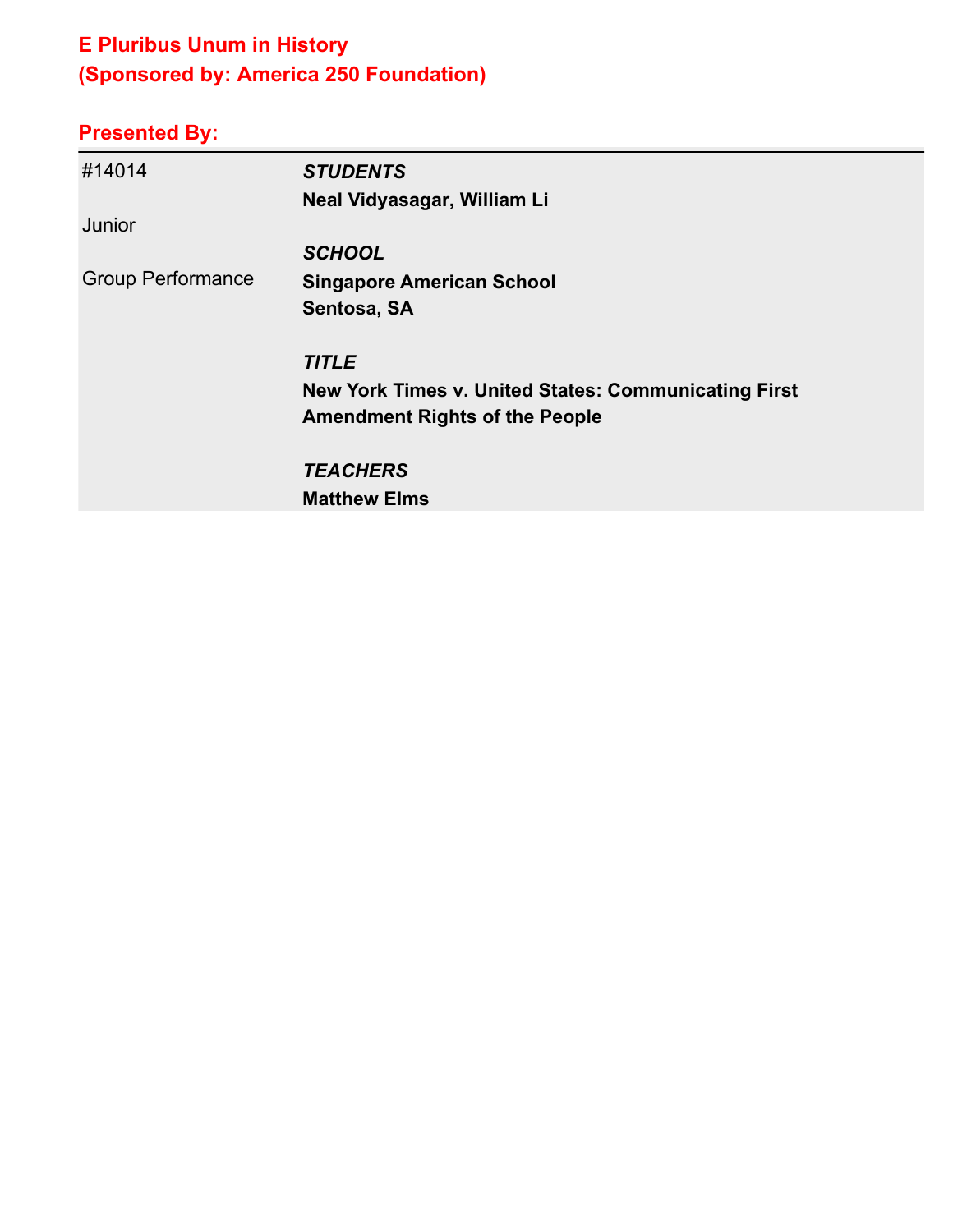# **E Pluribus Unum in History (Sponsored by: America 250 Foundation)**

| #22065                   | <b>STUDENTS</b>                                 |
|--------------------------|-------------------------------------------------|
|                          | Allen Tang, Andrew Wang, Andrew Yu, Rohin Garg, |
| Senior                   | <b>Thomas Huang</b>                             |
| <b>Group Documentary</b> | <b>SCHOOL</b>                                   |
|                          | <b>Winston Churchill High</b>                   |
|                          | Potomac, MD                                     |
|                          | <b>TITLE</b>                                    |
|                          | Taking a Seat for Justice: The 504 Sit-In       |
|                          | <b>TEACHERS</b>                                 |
|                          | <b>Christopher Forney</b>                       |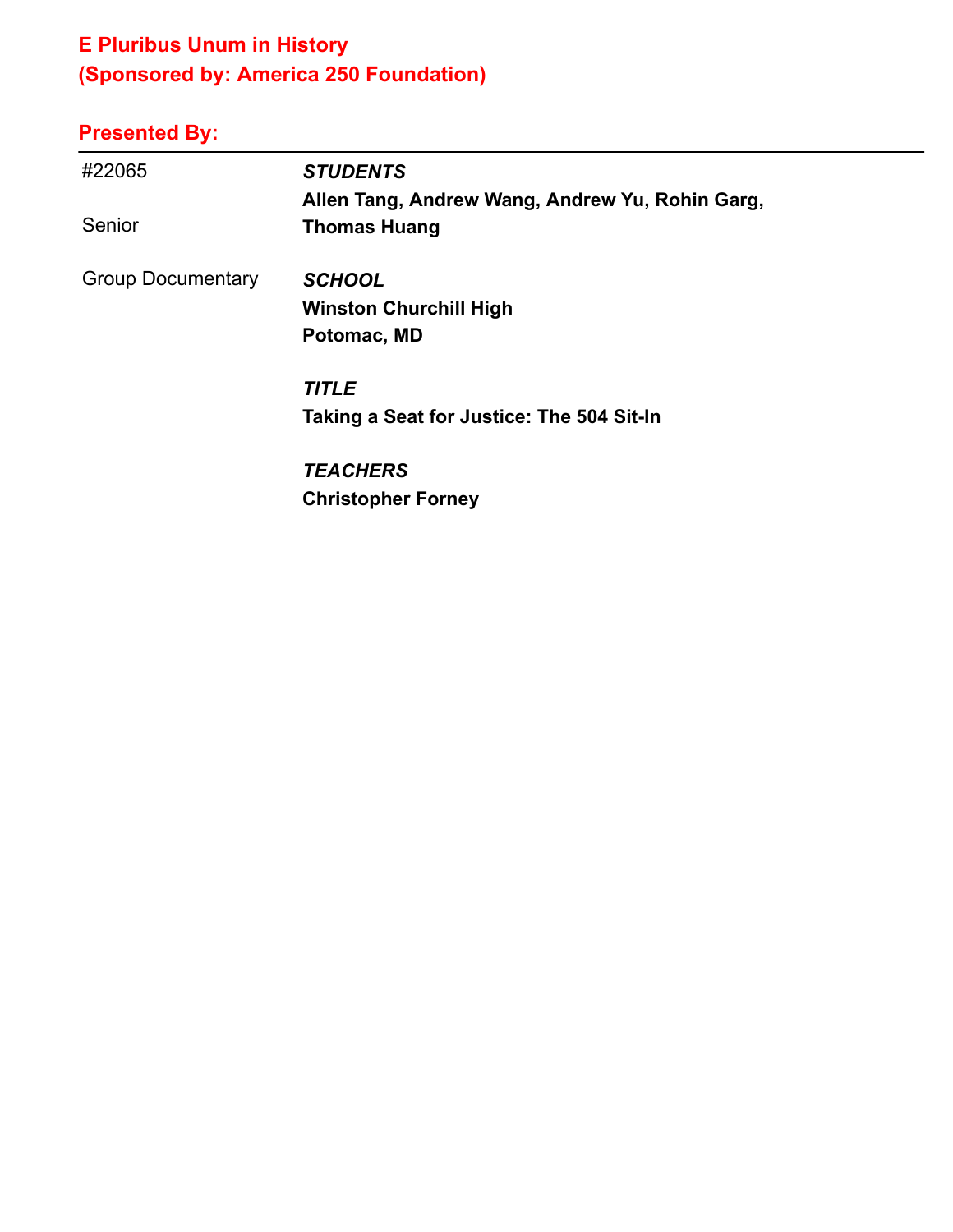# **Equality in History (Sponsored by: Celie And Tabitha Niehaus)**

| #13057      | <b>STUDENTS</b>                                   |
|-------------|---------------------------------------------------|
|             | <b>Caspian Pirtle</b>                             |
| Junior      |                                                   |
|             | <b>SCHOOL</b>                                     |
| Individual  | <b>The Catherine Cook School</b>                  |
| Performance | Chicago, IL                                       |
|             | <b>TITLE</b>                                      |
|             | Stand Up, Fight Back: Larry Kramer, ACT UP, and a |
|             | <b>Philosophy of Anger In Activism</b>            |
|             | <b>TEACHERS</b>                                   |
|             | <b>Jessica Majors</b>                             |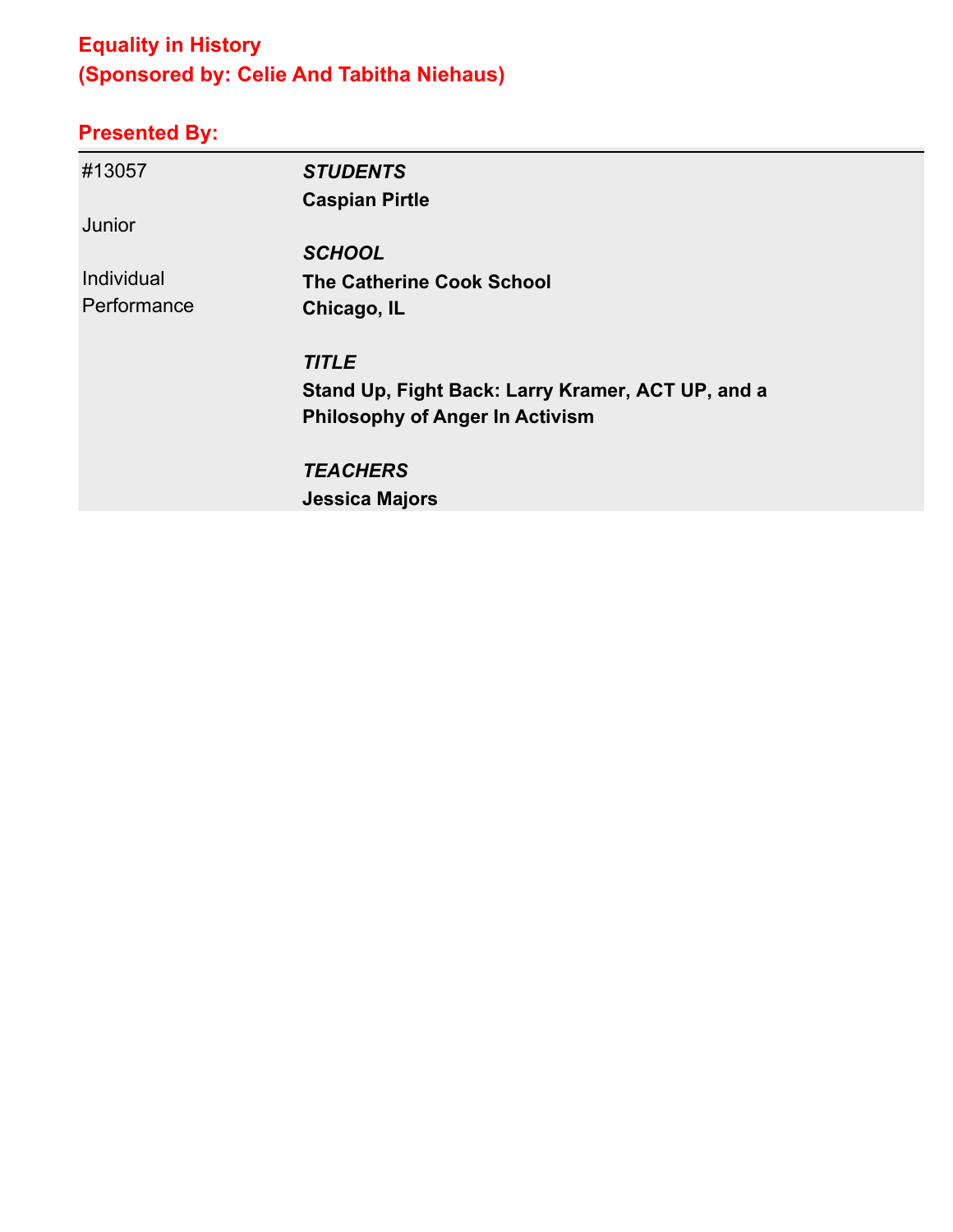# **Equality in History (Sponsored by: Celie And Tabitha Niehaus)**

# **Presented By:**

| #23049      | <b>STUDENTS</b>                                        |
|-------------|--------------------------------------------------------|
|             | <b>Cordelia Vanderveer</b>                             |
| Senior      |                                                        |
|             | <b>SCHOOL</b>                                          |
| Individual  | <b>Toledo Technology Academy High School</b>           |
| Performance | , OH                                                   |
|             | <b>TITLE</b>                                           |
|             | <b>Gloria Steinem and How Communication Shaped the</b> |
|             | <b>Women's Movement</b>                                |
|             | <b>TEACHERS</b>                                        |

**Katerina Asmus**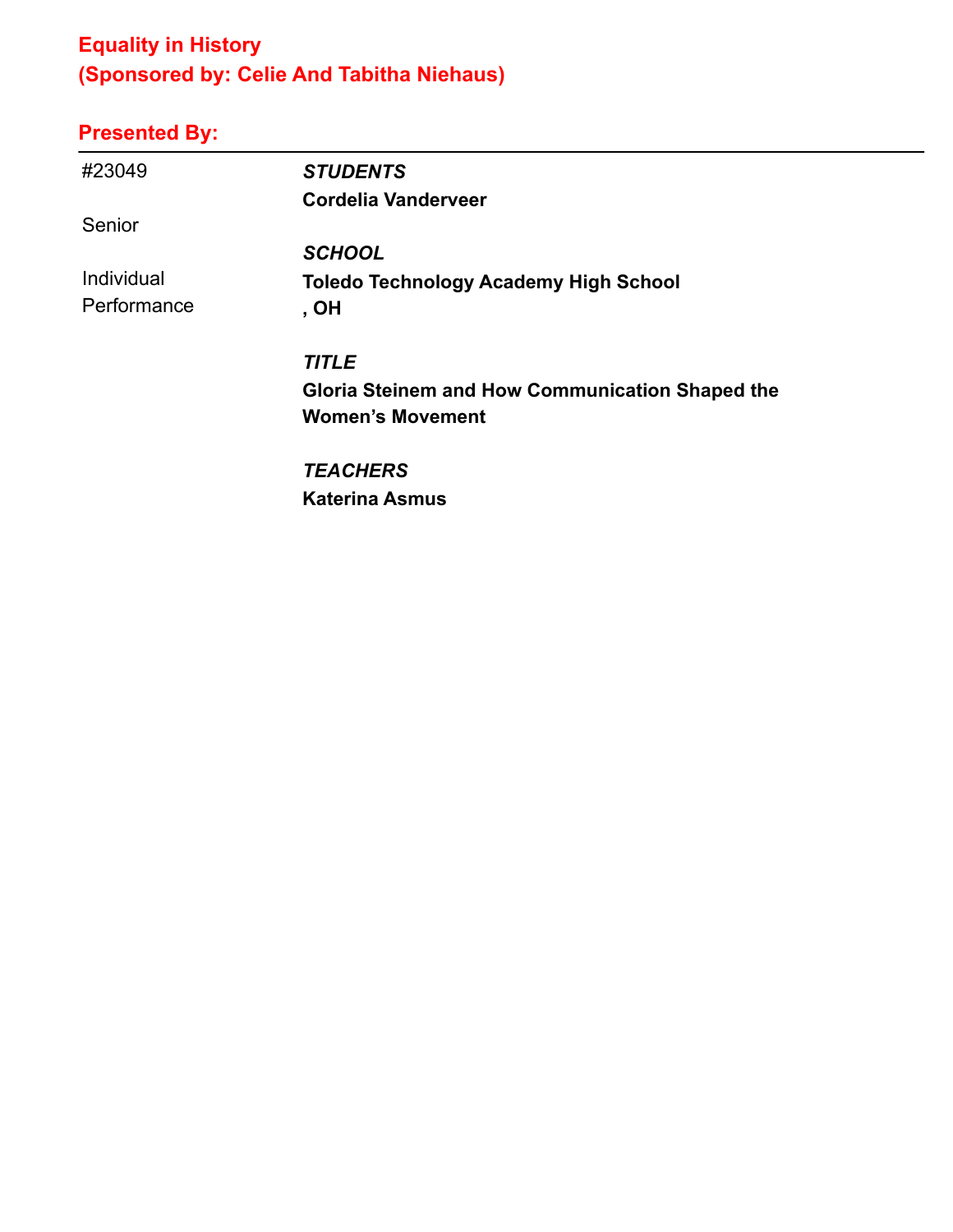### **George Washington Leadership in History (Sponsored by: Fred W. Smith National Library for the Study of George Washington at Mount Vernon)**

| #16024               | <b>STUDENTS</b>                         |
|----------------------|-----------------------------------------|
|                      | Elyse Heffner, Veronika Caughran        |
| Junior               |                                         |
|                      | <b>SCHOOL</b>                           |
| <b>Group Exhibit</b> | <b>Traverse City East Middle School</b> |
|                      | <b>Traverse City, MI</b>                |
|                      | <b>TITLE</b>                            |
|                      | <b>Washington's Farewell Address</b>    |
|                      | <b>TEACHERS</b>                         |
|                      | <b>Brent McCall</b>                     |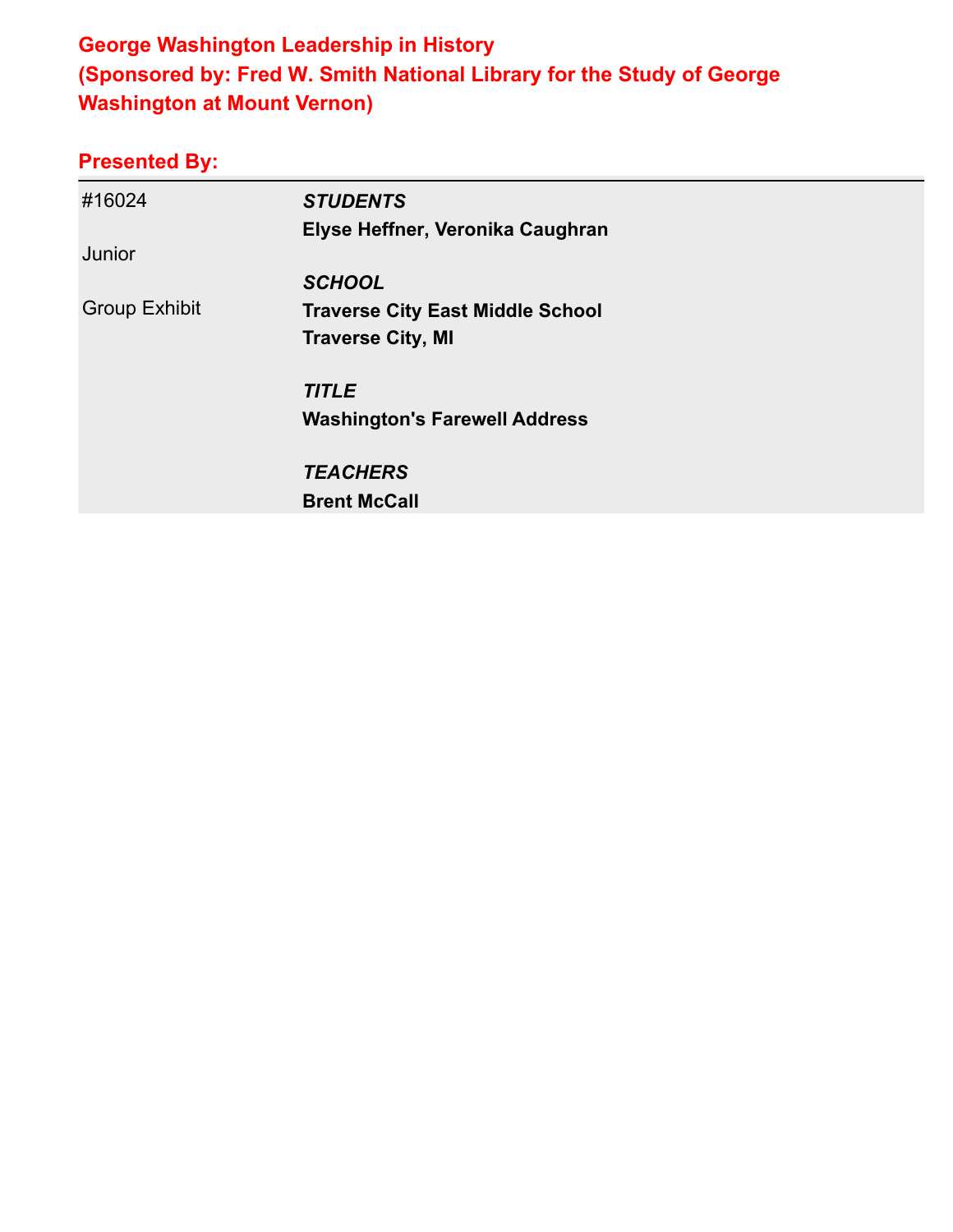### **George Washington Leadership in History (Sponsored by: Fred W. Smith National Library for the Study of George Washington at Mount Vernon)**

#### **Presented By:**

| #23031      | <b>STUDENTS</b>                                        |  |
|-------------|--------------------------------------------------------|--|
|             | <b>Sarah Hinkel</b>                                    |  |
| Senior      |                                                        |  |
|             | <b>SCHOOL</b>                                          |  |
| Individual  | Donegal HS                                             |  |
| Performance | Marietta, PA                                           |  |
|             | <b>TITLE</b>                                           |  |
|             | The Long Island Link: How Communication from the       |  |
|             | <b>Culper Ring Helped Win the War for Independence</b> |  |
|             | <b>TEACHERS</b>                                        |  |
|             |                                                        |  |

**Sara Frazier**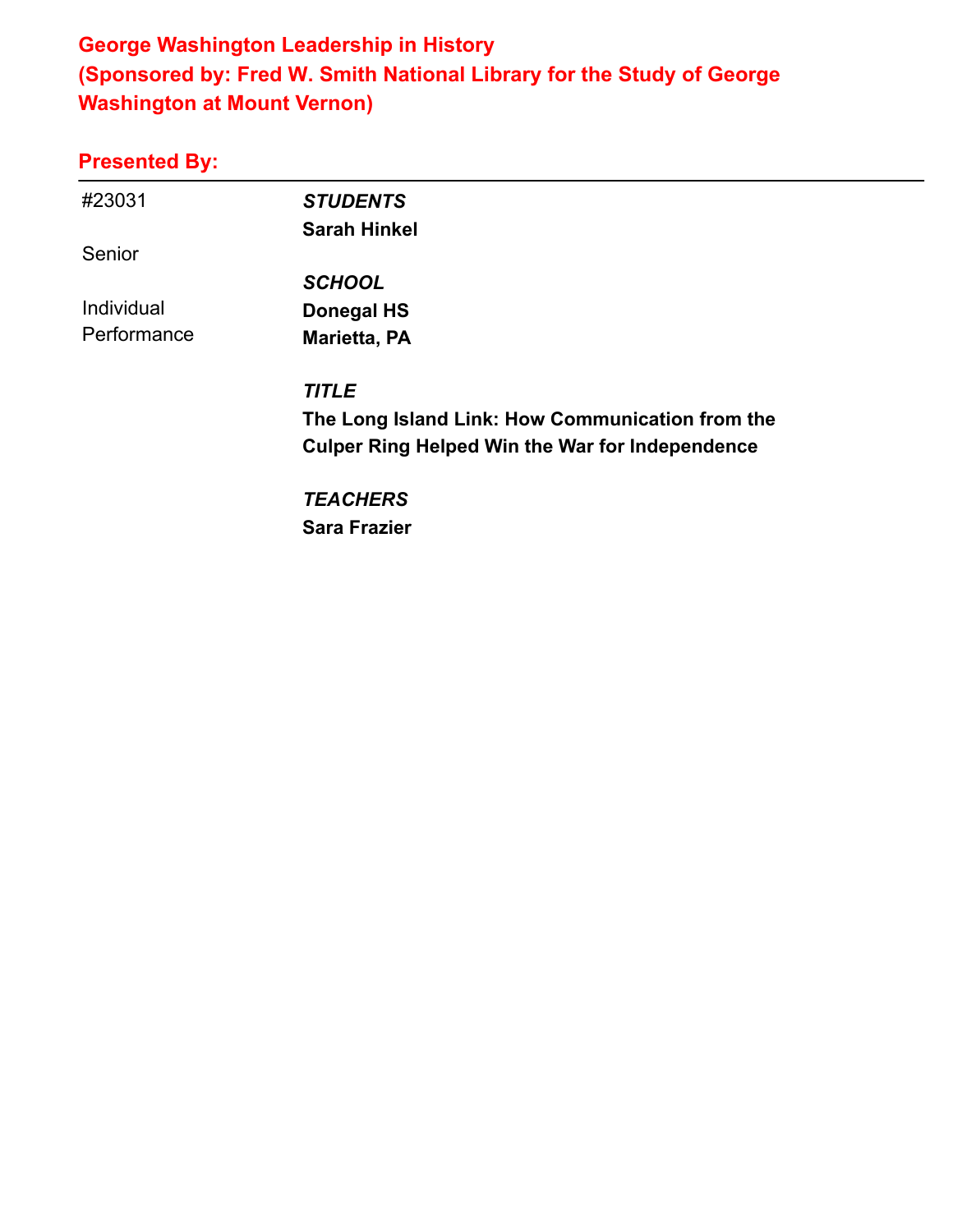#### **History in the Federal Government (Sponsored by: Society For History In The Federal Government)**

| #26048               | <b>STUDENTS</b>                                          |
|----------------------|----------------------------------------------------------|
|                      | Ayumi Vazquez, Izumi Vazquez, Thao-Nhi Tran              |
| Senior               |                                                          |
|                      | <b>SCHOOL</b>                                            |
| <b>Group Exhibit</b> | <b>HEALTH CAREERS H S</b>                                |
|                      | <b>San Antonio, TX</b>                                   |
|                      | <b>TITLE</b>                                             |
|                      | The Stories They Tell: Communicating the Daily Realities |
|                      | of Rural Americans during the Great Depression through   |
|                      | <b>FSA Photography</b>                                   |
|                      | <b>TEACHERS</b>                                          |
|                      | <b>Elizabeth Apodaca</b>                                 |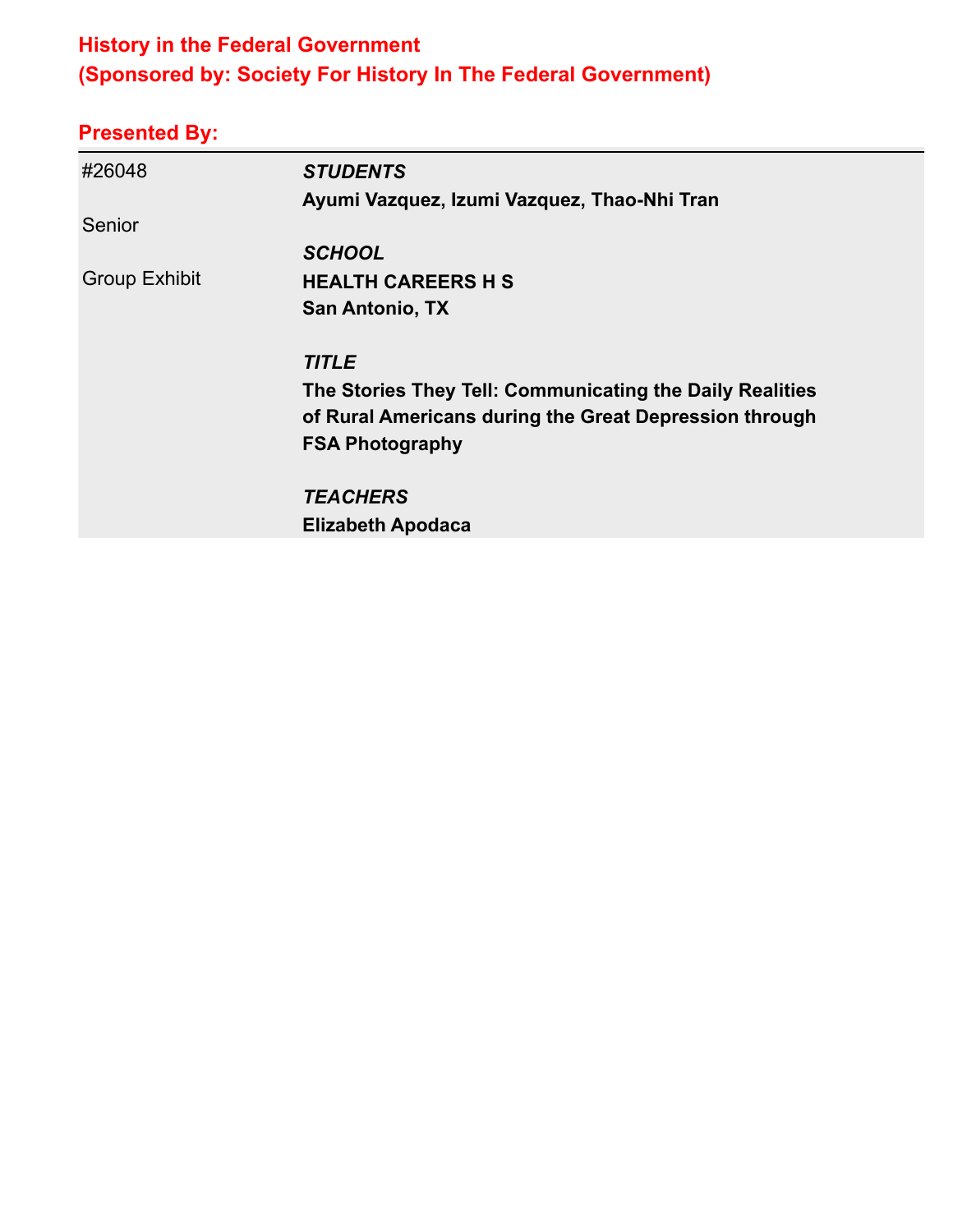# **History of Agriculture and Rural Life (Sponsored by: Agricultural History Society)**

| #14060                   | <b>STUDENTS</b>                                   |
|--------------------------|---------------------------------------------------|
|                          | Rylie Arens, Sophia Wortmann                      |
| Junior                   |                                                   |
|                          | <b>SCHOOL</b>                                     |
| <b>Group Performance</b> | <b>St. Rose of Lima School</b>                    |
|                          | <b>Crofton, NE</b>                                |
|                          | <b>TITLE</b>                                      |
|                          | <b>Children's Blizzard of 1888: The Advent of</b> |
|                          | <b>Communicating Meteorology</b>                  |
|                          | <b>TEACHERS</b>                                   |
|                          | <b>Ginger Schieffer</b>                           |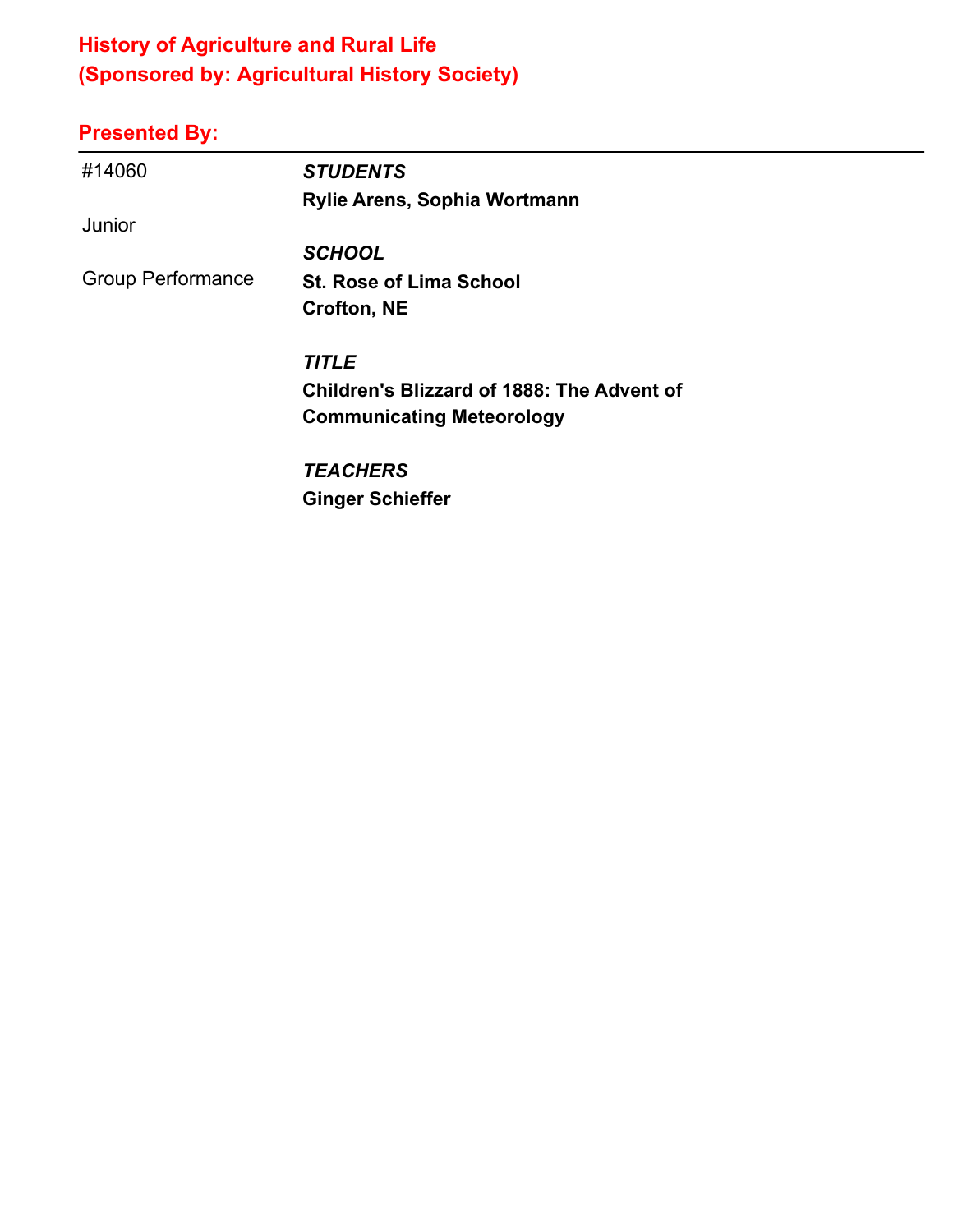### **History of the Physical Sciences & Technology (Sponsored by: American Institute of Physics, Niels Bohr Library & Archive)**

| #10065 | <b>STUDENTS</b>                                            |
|--------|------------------------------------------------------------|
|        | <b>Advith Natarajan</b>                                    |
| Junior |                                                            |
|        | <b>SCHOOL</b>                                              |
| Paper  | <b>Susan B Anthony Middle School</b>                       |
|        | <b>Manhattan, KS</b>                                       |
|        | <b>TITLE</b>                                               |
|        | <b>Claude Shannon: The Father of Digital Communication</b> |
|        | <b>TEACHERS</b>                                            |
|        | <b>Lisa Bietau</b>                                         |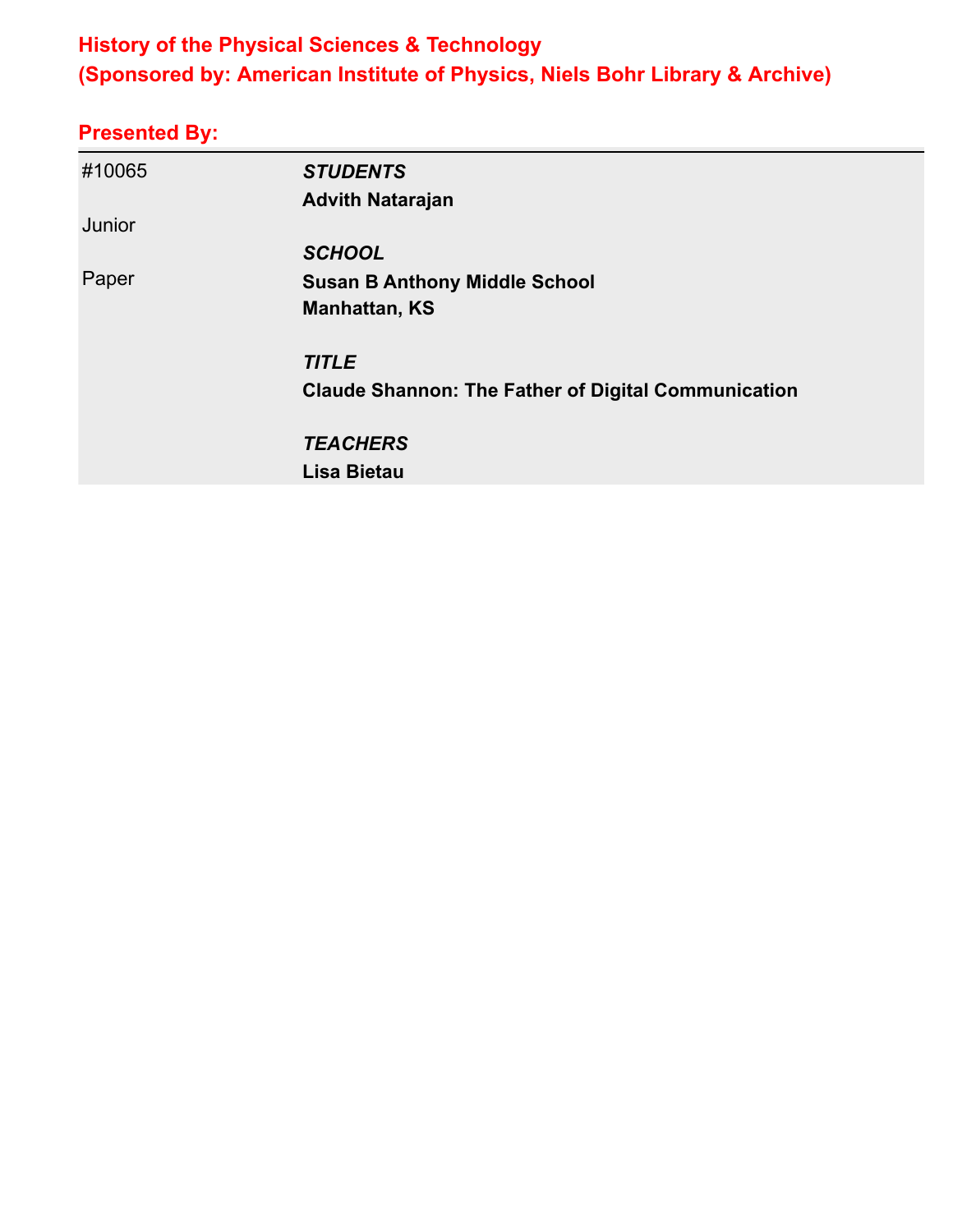### **History of the Physical Sciences & Technology (Sponsored by: American Institute of Physics, Niels Bohr Library & Archive)**

| #21054      | <b>STUDENTS</b>                            |
|-------------|--------------------------------------------|
|             | <b>Tyler Kaus</b>                          |
| Senior      |                                            |
|             | <b>SCHOOL</b>                              |
| Individual  | <b>Chadron Senior High School</b>          |
| Documentary | Chadron, NE                                |
|             | <b>TITLE</b>                               |
|             | <b>Grace Hopper: Computer Communicator</b> |
|             | <b>TEACHERS</b>                            |
|             | <b>Cathy Kaus</b>                          |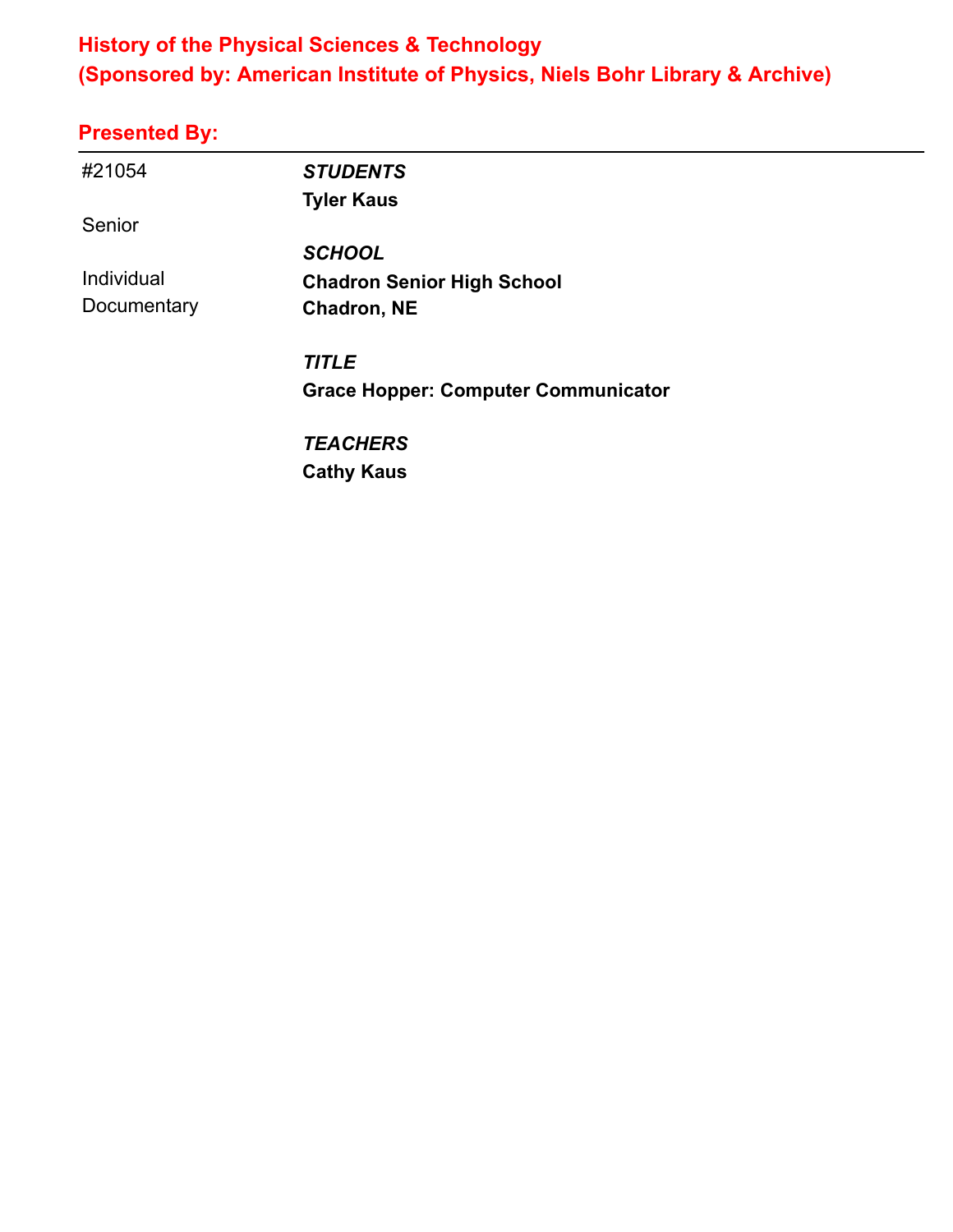# **Immigration History Award (Sponsored by: Lombardo Family)**

| #20006 | <b>STUDENTS</b>                                      |
|--------|------------------------------------------------------|
|        | <b>Patricia Estrada</b>                              |
| Senior |                                                      |
|        | <b>SCHOOL</b>                                        |
| Paper  | <b>Charles Wright Academy</b>                        |
|        | <b>University Place, WA</b>                          |
|        | <b>TITLE</b>                                         |
|        | The Literary Voice of the Filipino-Americans:        |
|        | How Carlos Bulosan Communicated the Plight, Identity |
|        | and Dreams of the Filipinos of America               |
|        | <b>TEACHERS</b>                                      |
|        | <b>Tom Cramer</b>                                    |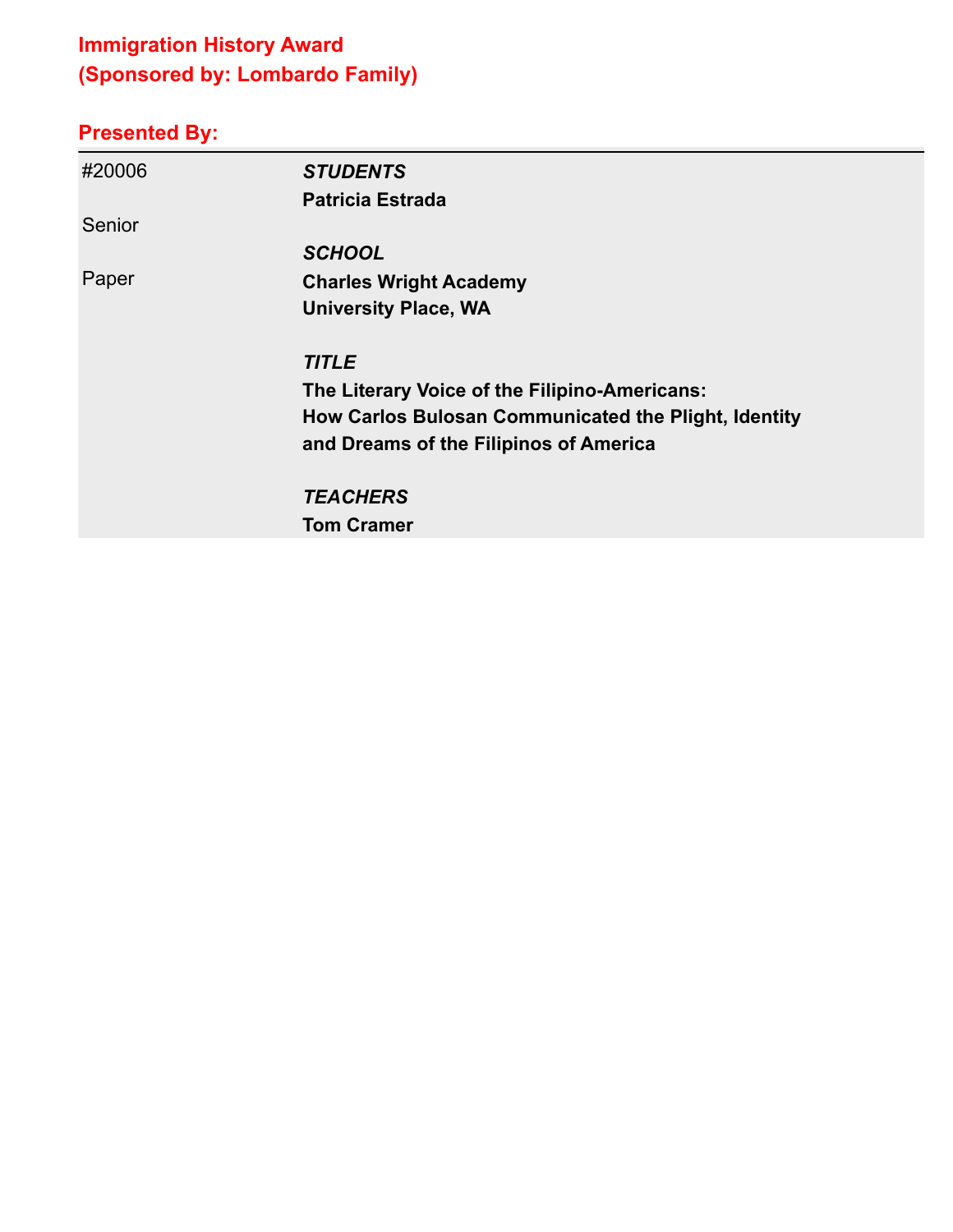# **Irish or Irish-American History 1st Place (Sponsored by: Ancient Order Of Hibernians)**

| #24031<br>Senior         | <b>STUDENTS</b><br>Callie McCall, Katherine Grady, Katy Sue Malt, Landon<br>Pierron, Lillian Riddle                                    |
|--------------------------|----------------------------------------------------------------------------------------------------------------------------------------|
| <b>Group Performance</b> | <b>SCHOOL</b><br><b>Great Expectations</b><br><b>Hendersonville, NC</b>                                                                |
|                          | <b>TITLE</b><br>The Rambling House: How Irish Storytellers<br><b>Communicated History to Preserve and Understand</b><br><b>Culture</b> |
|                          | <b>TEACHERS</b><br><b>Lisa Dillon</b>                                                                                                  |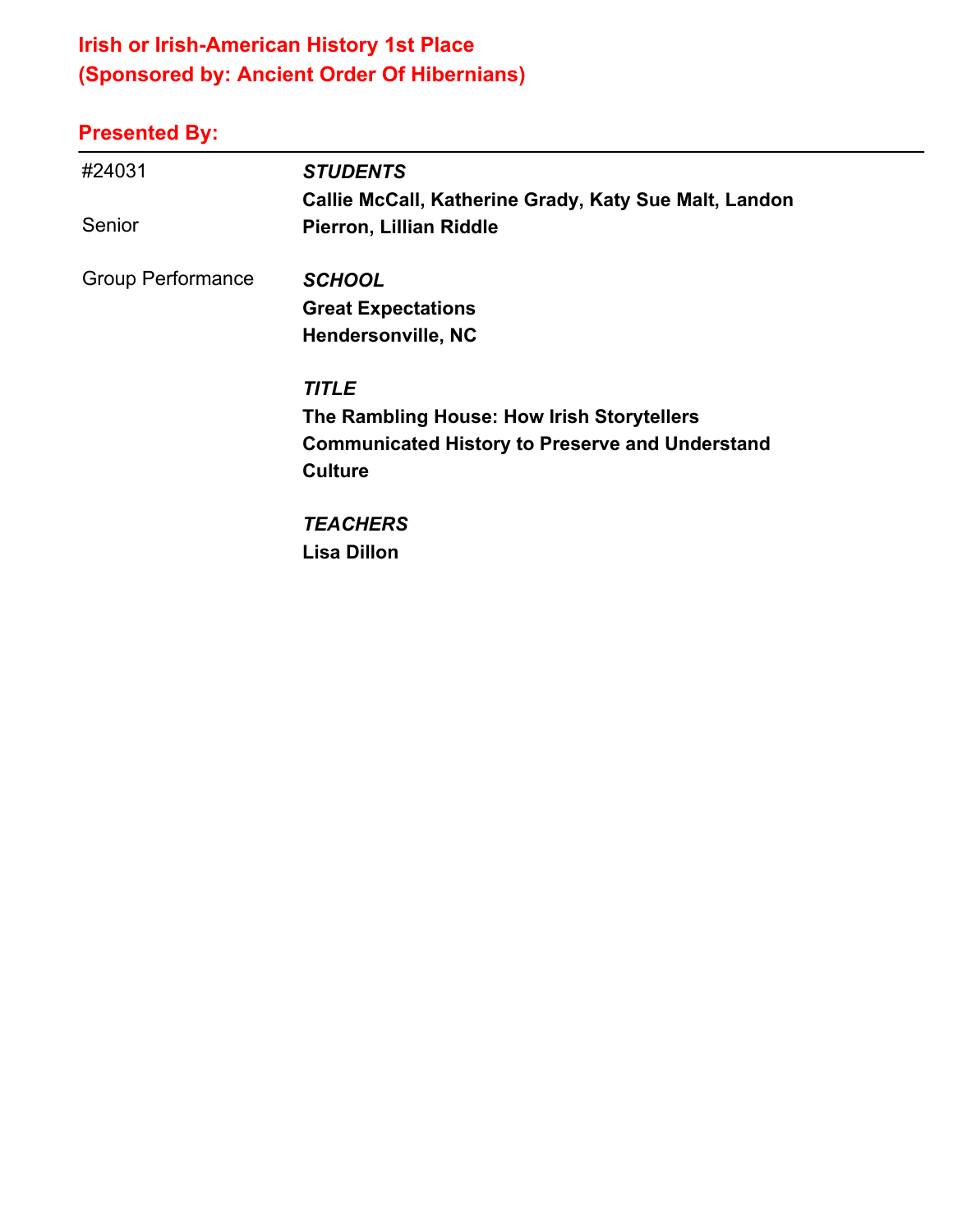# **Irish or Irish-American History 2nd Place (Sponsored by: Ancient Order Of Hibernians)**

| #28080               | <b>STUDENTS</b>                                        |
|----------------------|--------------------------------------------------------|
|                      | Evan McCrackin, Justin Yang, Shoaib Jamil              |
| Senior               |                                                        |
|                      | <b>SCHOOL</b>                                          |
| <b>Group Website</b> | <b>Norman High School</b>                              |
|                      | Norman, OK                                             |
|                      | <b>TITLE</b>                                           |
|                      | John Boyle O'Reilly: Virtuoso of Communicative Justice |
|                      | <b>TEACHERS</b>                                        |
|                      | <b>Margaret Wadleigh</b>                               |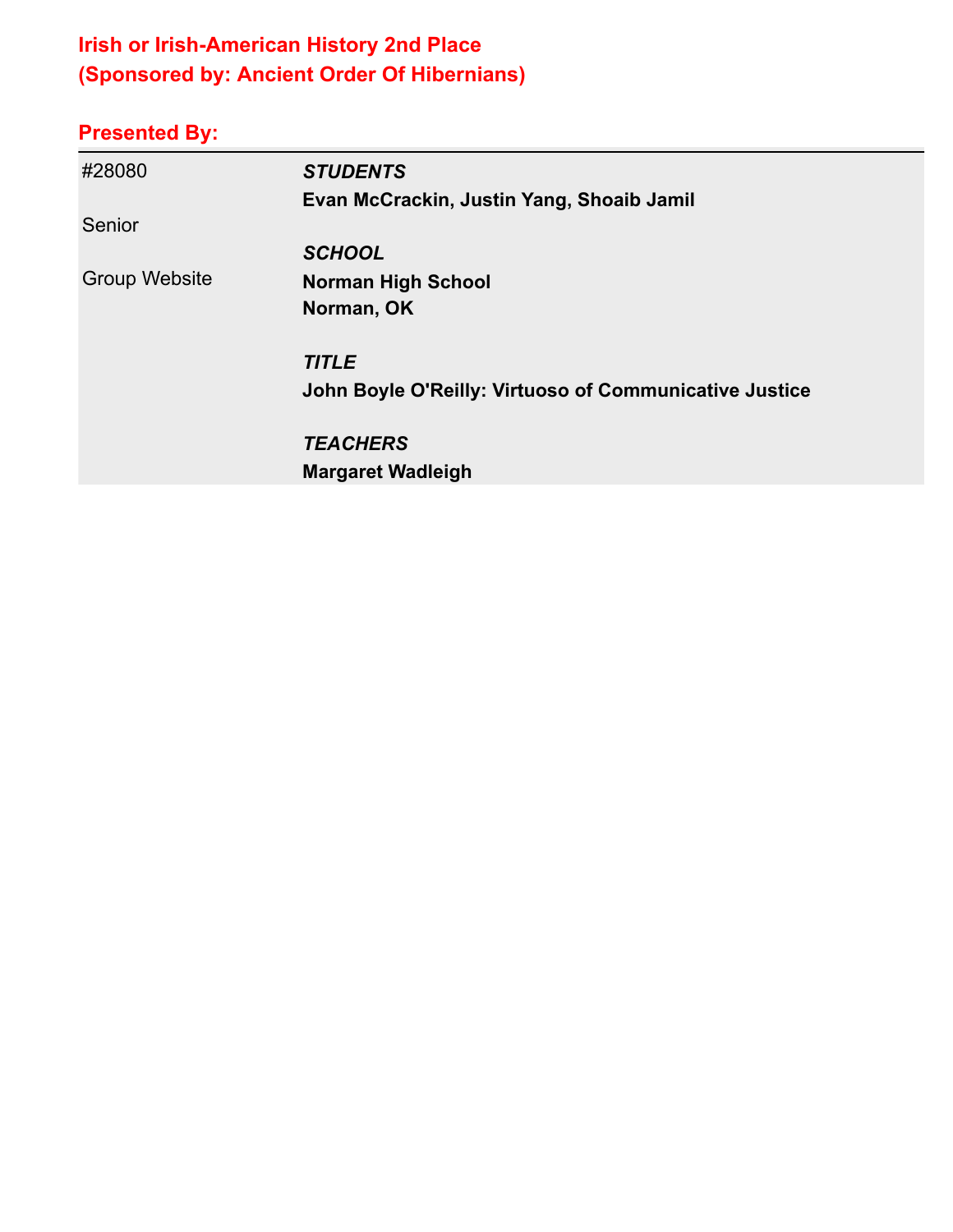# **Latino-American History (Sponsored by: National Park Service)**

| #17097                    | <b>STUDENTS</b>                    |
|---------------------------|------------------------------------|
|                           | <b>Mia Kesel</b>                   |
| Junior                    |                                    |
|                           | <b>SCHOOL</b>                      |
| <b>Individual Website</b> | <b>ALICE KING COMMUNITY SCHOOL</b> |
|                           | Albuquerque, NM                    |
|                           | <b>TITLE</b>                       |
|                           | The Chicano Civil Rights Movement  |
|                           | <b>TEACHERS</b>                    |
|                           | <b>Laurel LeGate</b>               |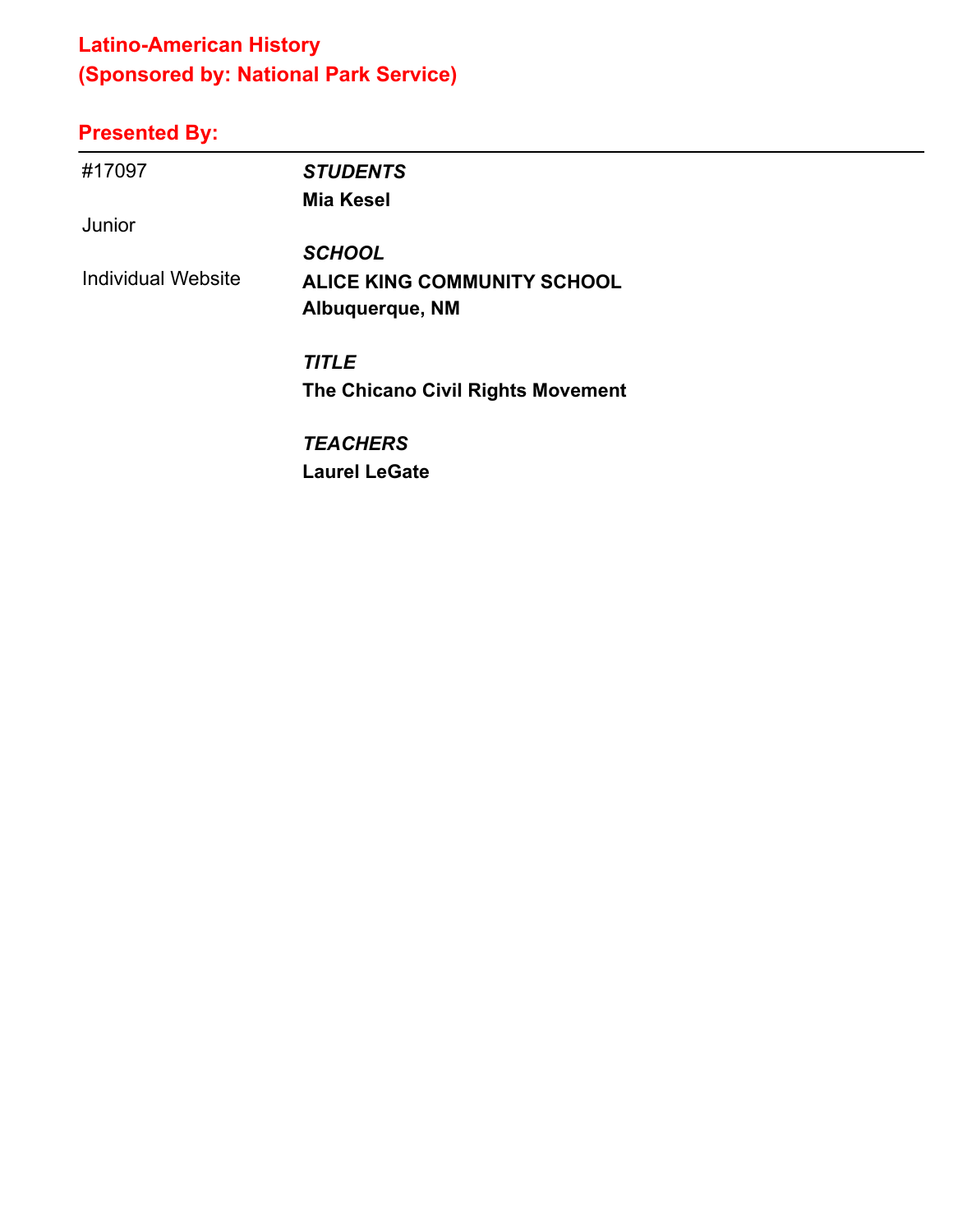# **Latino-American History (Sponsored by: National Park Service)**

| #28060               | <b>STUDENTS</b>                                          |
|----------------------|----------------------------------------------------------|
|                      | Prithvi Nagarajan, Shrihari Nagarajan                    |
| Senior               |                                                          |
|                      | <b>SCHOOL</b>                                            |
| <b>Group Website</b> | <b>Thomas Jefferson Independent Day School</b>           |
|                      | Joplin, MO                                               |
|                      | <b>TITLE</b>                                             |
|                      | From the Early "Welga!" to the Great Boycott: The        |
|                      | <b>Farmworkers' Struggle against the Grapes of Wrath</b> |
|                      | <b>TEACHERS</b>                                          |
|                      | <b>Chris Nash</b>                                        |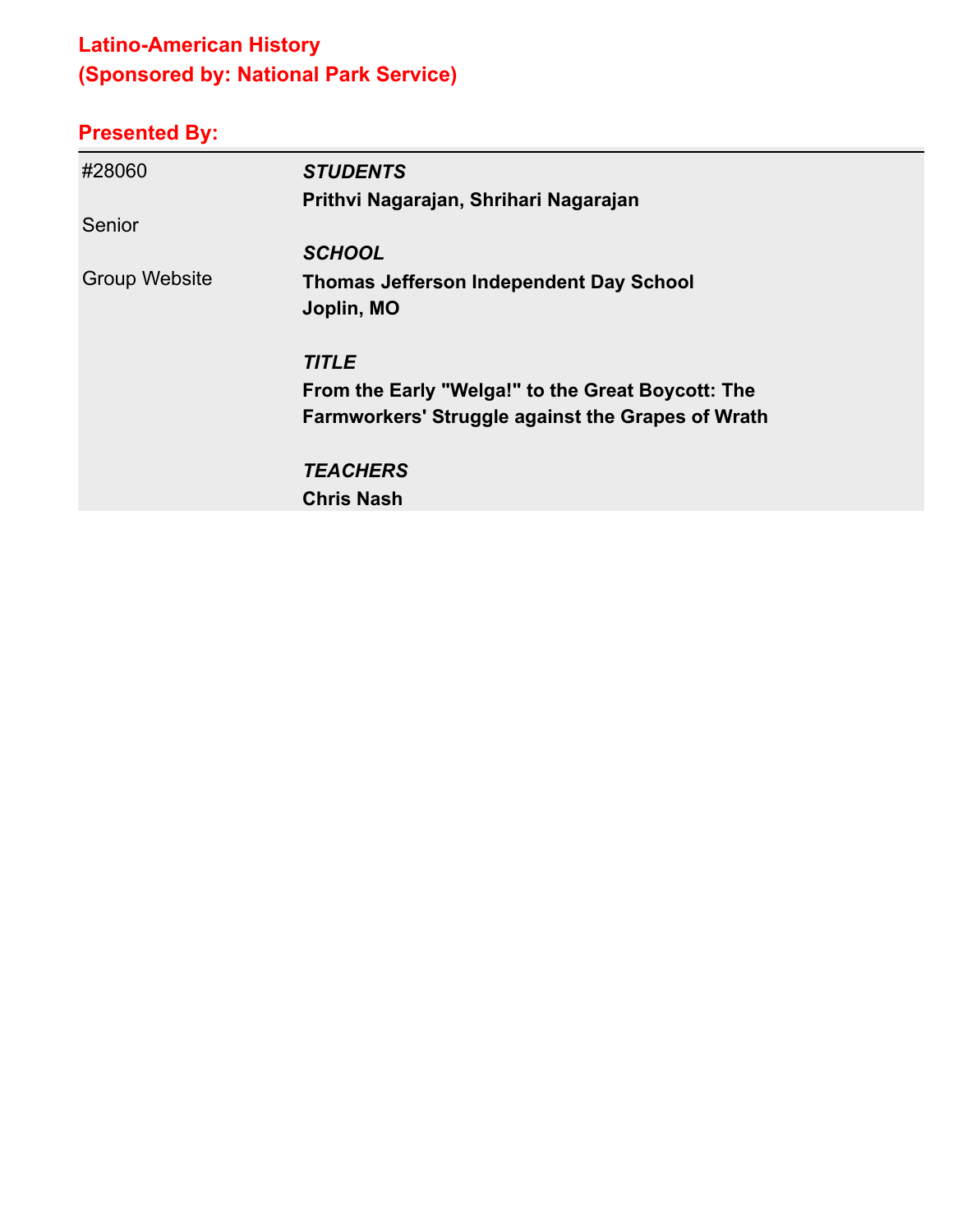### **Lee Allen History of Baseball Award (Sponsored by: Society For American Baseball Research)**

| #22050                   | <b>STUDENTS</b>                                       |
|--------------------------|-------------------------------------------------------|
|                          | Dominick Pizzelanti, Grayson Ebner                    |
| Senior                   |                                                       |
|                          | <b>SCHOOL</b>                                         |
| <b>Group Documentary</b> | <b>Kutztown Area SHS</b>                              |
|                          | Kutztown, PA                                          |
|                          | <b>TITLE</b>                                          |
|                          | Writing Race: Sam Lacy Chronicles the Crossing of the |
|                          | <b>Color Line in Sports Journalism</b>                |
|                          | <b>TEACHERS</b>                                       |
|                          | <b>Theodore Werkheiser</b>                            |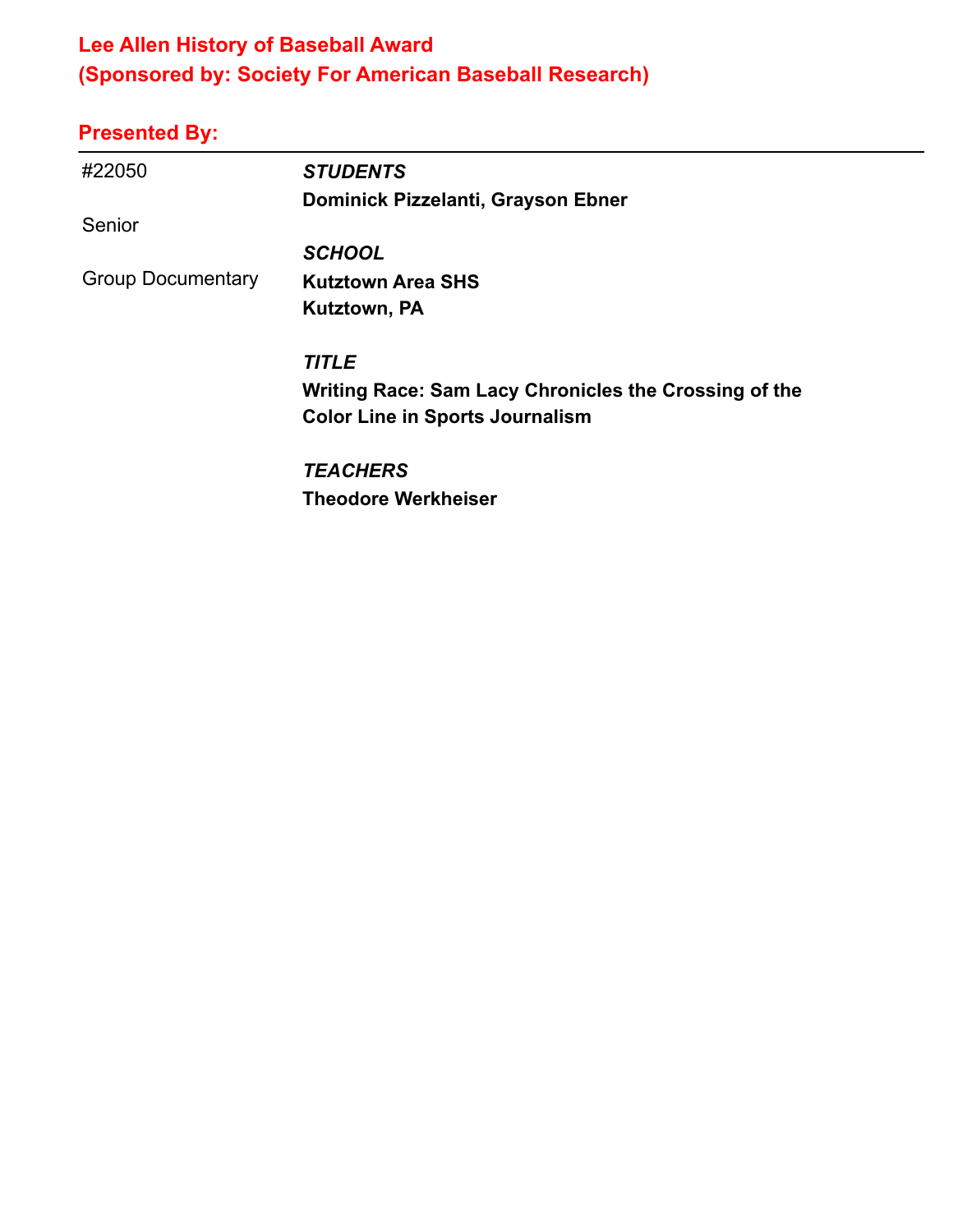# **Native American History Prize (Sponsored by: National Park Service)**

| #12051                   | <b>STUDENTS</b>                  |
|--------------------------|----------------------------------|
|                          | <b>Colton Mader, Rhett Flack</b> |
| Junior                   |                                  |
|                          | <b>SCHOOL</b>                    |
| <b>Group Documentary</b> | <b>Crawford High School</b>      |
|                          | Crawford, NE                     |
|                          | <b>TITLE</b>                     |
|                          | <b>Wounded Knee</b>              |
|                          | <b>TEACHERS</b>                  |
|                          | <b>Moni Hourt</b>                |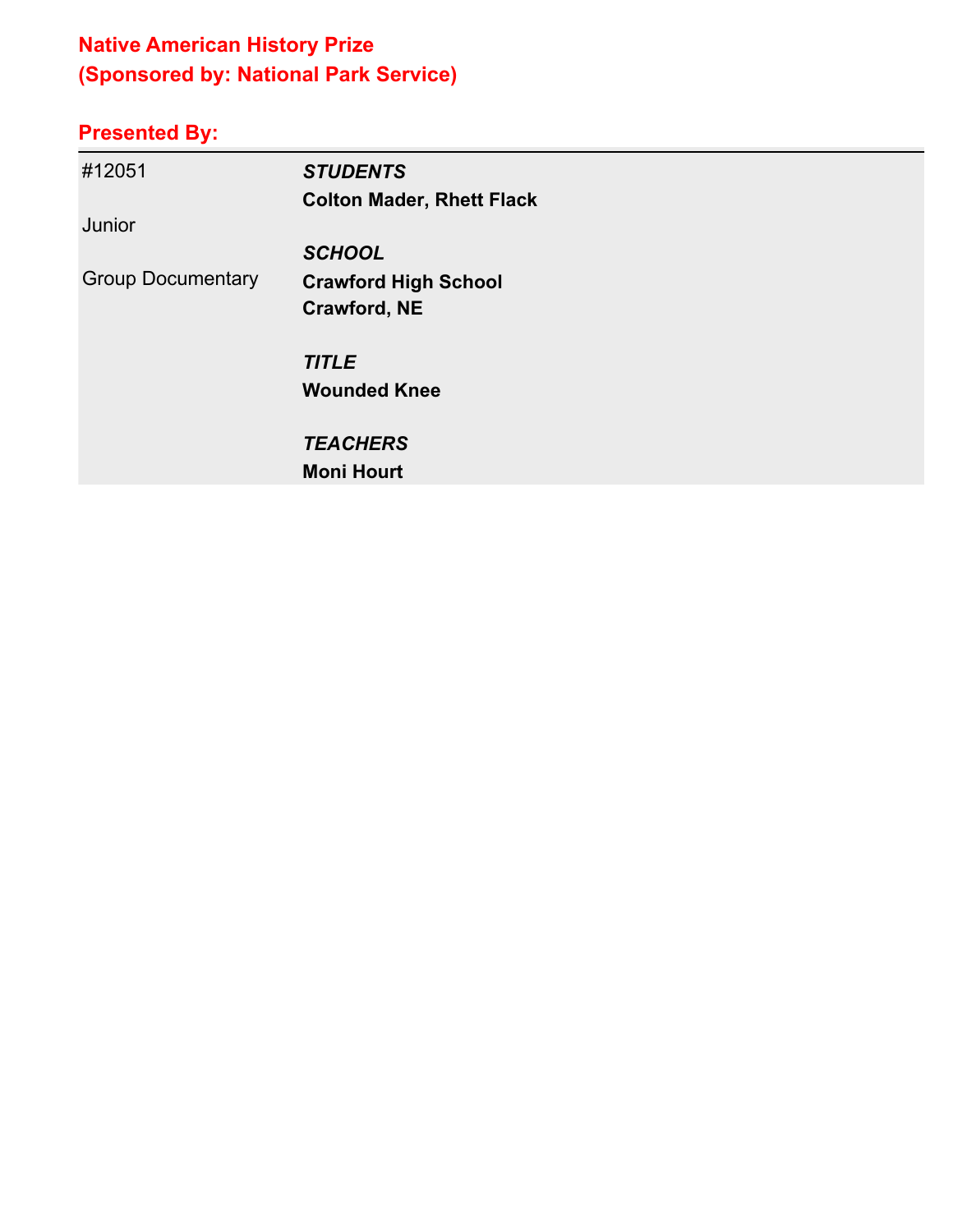### **Native American History Prize (Sponsored by: National Park Service)**

# **Presented By:**

| #21087      | <b>STUDENTS</b>                                |
|-------------|------------------------------------------------|
|             | <b>Faith Austin</b>                            |
| Senior      |                                                |
|             | <b>SCHOOL</b>                                  |
| Individual  | <b>Carmel High School</b>                      |
| Documentary | Carmel, IN                                     |
|             | <b>TITLE</b>                                   |
|             | Zitkála-Šá: The Red Bird Who Called for Change |
|             | <b>TEACHERS</b>                                |
|             |                                                |

 $\overline{\phantom{0}}$ 

**Katie Kelly**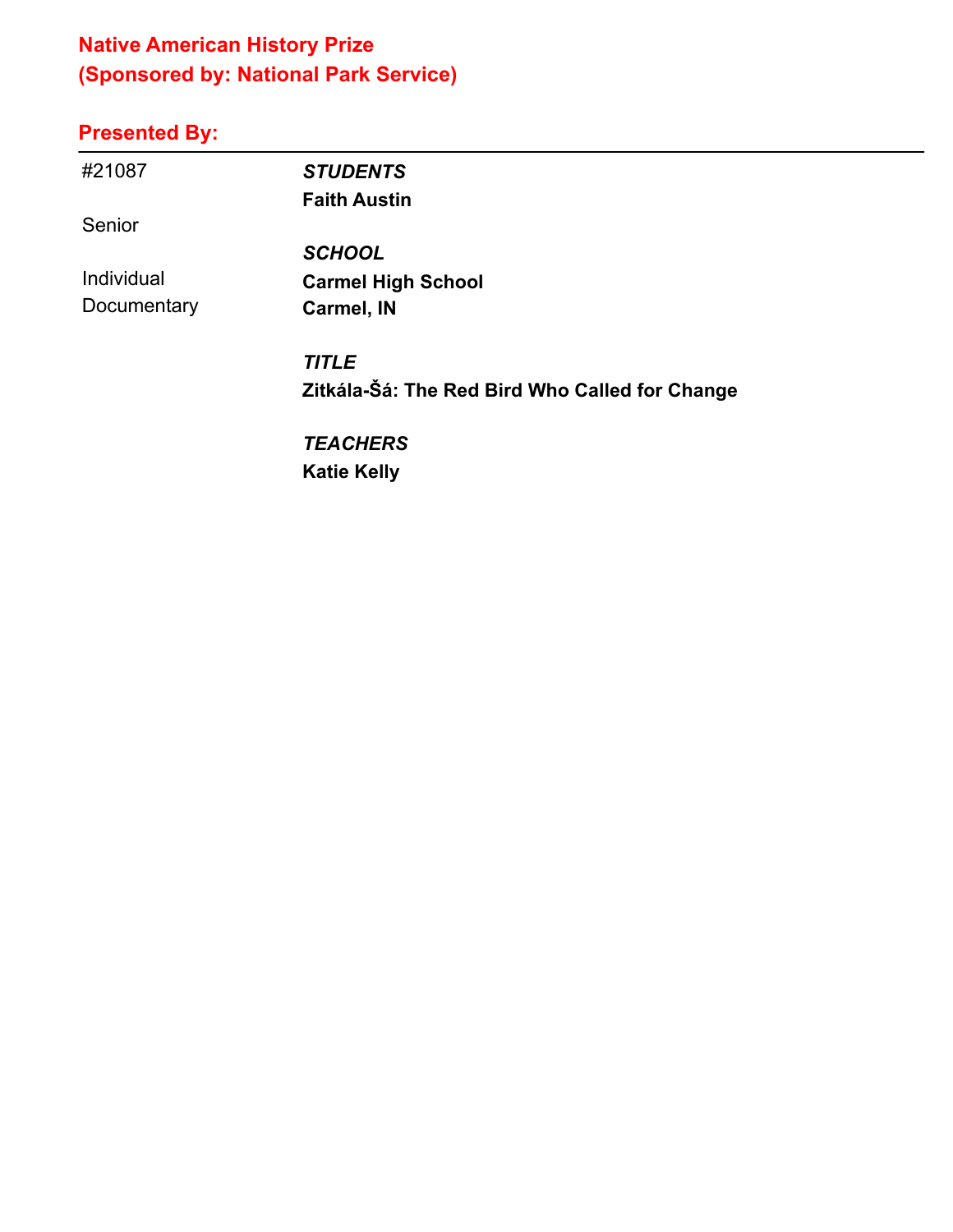#### **U.S. Constitution Award**

# **(Sponsored by: National Archives And Records Administration)**

| #18063               | <b>STUDENTS</b>                                     |
|----------------------|-----------------------------------------------------|
|                      | Melina Esqueda, Myah Moreno, Teresa Luna Ocampo     |
| Junior               |                                                     |
|                      | <b>SCHOOL</b>                                       |
| <b>Group Website</b> | <b>Laird Elementary School</b>                      |
|                      | Tempe, AZ                                           |
|                      | <b>TITLE</b>                                        |
|                      | Mother Knows Best: How a Mother's Letter to Her Son |
|                      | Led to Women's Suffrage                             |
|                      | <b>TEACHERS</b>                                     |
|                      | <b>Ellen Miller</b>                                 |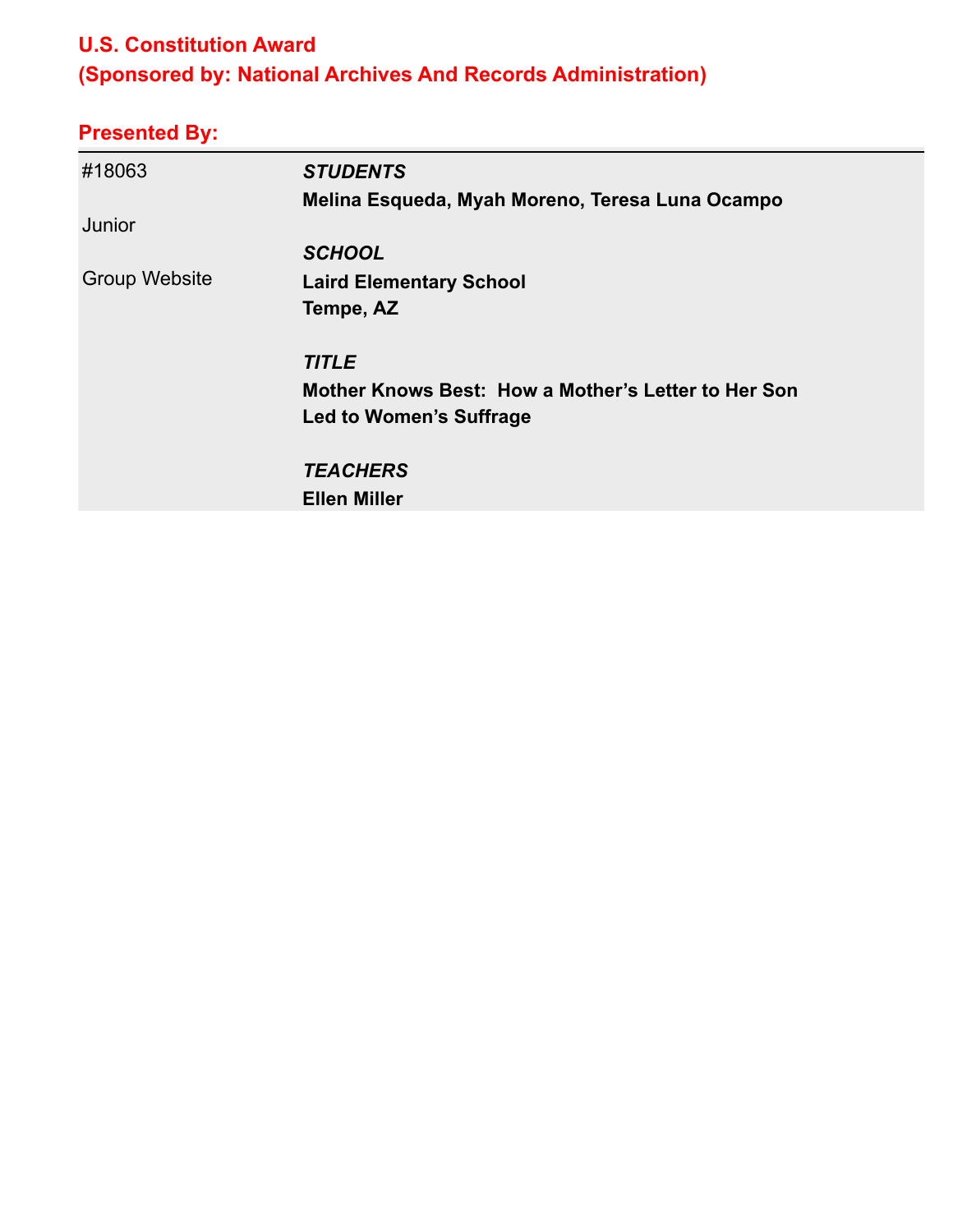#### **U.S. Constitution Award**

# **(Sponsored by: National Archives And Records Administration)**

| #28028               | <b>STUDENTS</b>                                        |
|----------------------|--------------------------------------------------------|
|                      | Alex Dimov, Nathan Hendrickson, Samarth Venkatesh      |
| Senior               |                                                        |
|                      | <b>SCHOOL</b>                                          |
| <b>Group Website</b> | <b>Bothell High School</b>                             |
|                      | <b>Bothell, WA</b>                                     |
|                      | <b>TITLE</b>                                           |
|                      | <b>Curbing Communication, Obstructing Opinion: The</b> |
|                      | <b>Sedition Act of 1798</b>                            |
|                      | <b>TEACHERS</b>                                        |
|                      | <b>Mrs. Matthews</b>                                   |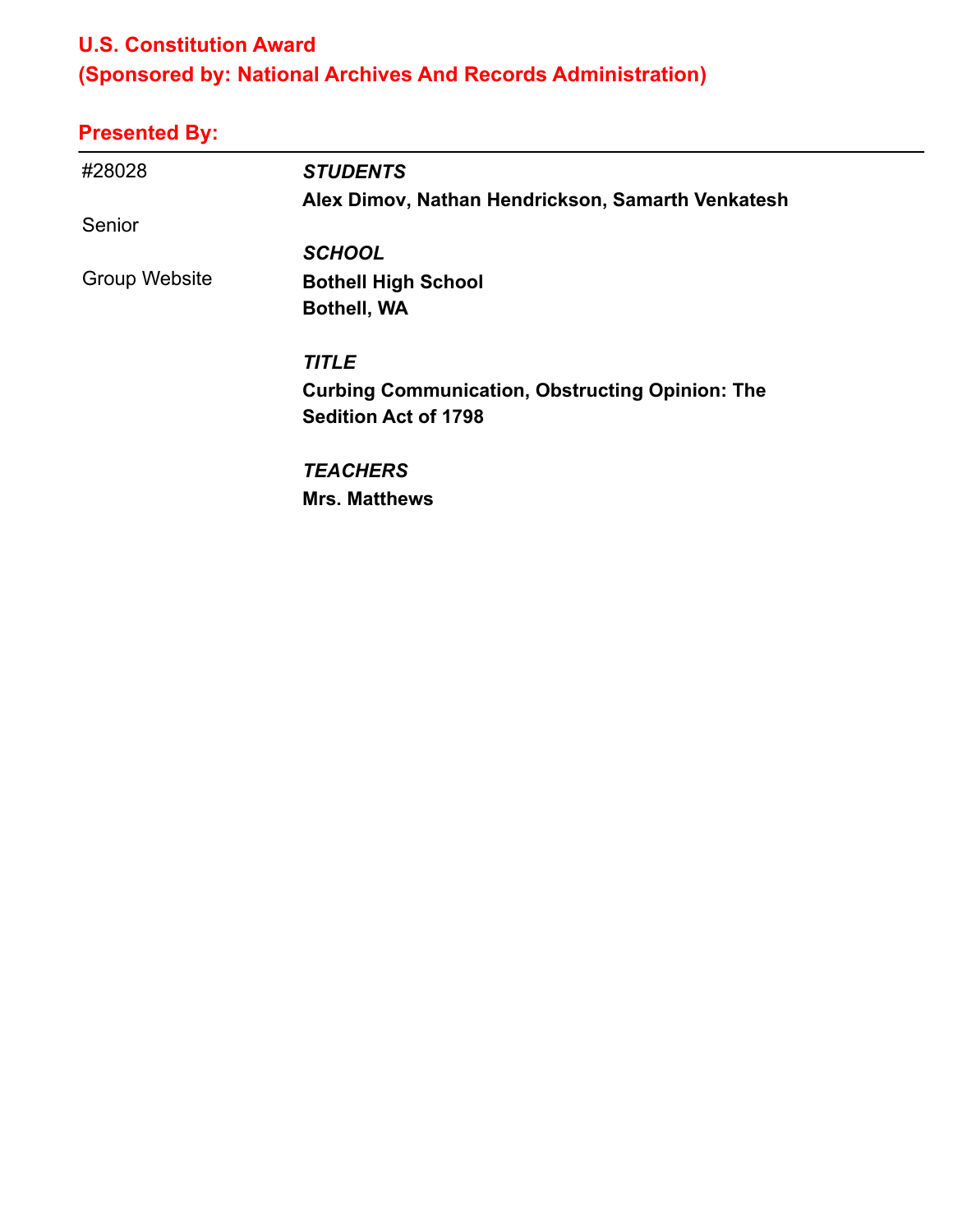### **United States Marine Corps History (Sponsored by: Marine Corps Heritage Foundation)**

| #17032                    | <b>STUDENTS</b><br><b>Julienne Lim</b>              |
|---------------------------|-----------------------------------------------------|
| Junior                    |                                                     |
|                           | <b>SCHOOL</b>                                       |
| <b>Individual Website</b> | <b>Mary G. Porter Traditional</b>                   |
|                           | <b>Montclair, VA</b>                                |
|                           | <b>TITLE</b>                                        |
|                           | Devil Dog Canines: A Line of Communication in World |
|                           | War II                                              |
|                           | <b>TEACHERS</b>                                     |
|                           | <b>Alyssa Ruhlen</b>                                |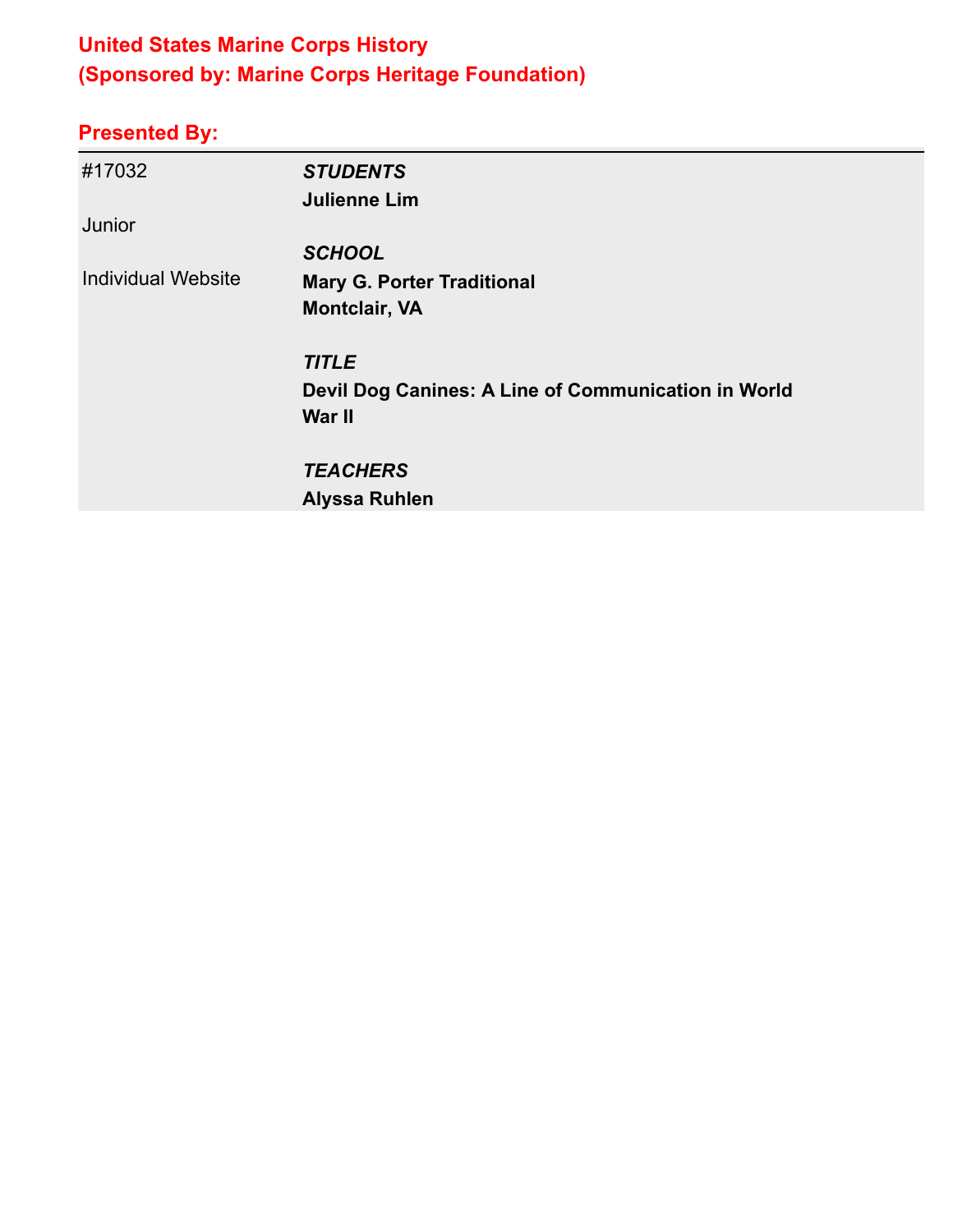### **White House History (Sponsored by: White House Historical Assocation)**

| #15020                    | <b>STUDENTS</b>                                              |
|---------------------------|--------------------------------------------------------------|
|                           | Yuku Kusanagi                                                |
| Junior                    |                                                              |
|                           | <b>SCHOOL</b>                                                |
| <b>Individual Exhibit</b> | <b>Singapore American School</b>                             |
|                           | Singapore, SA                                                |
|                           | <b>TITLE</b>                                                 |
|                           | <b>Lafayette Park: A Critical Platform for Communicating</b> |
|                           | <b>First Amendment Rights</b>                                |
|                           | <b>TEACHERS</b>                                              |
|                           | <b>Matthew Elms</b>                                          |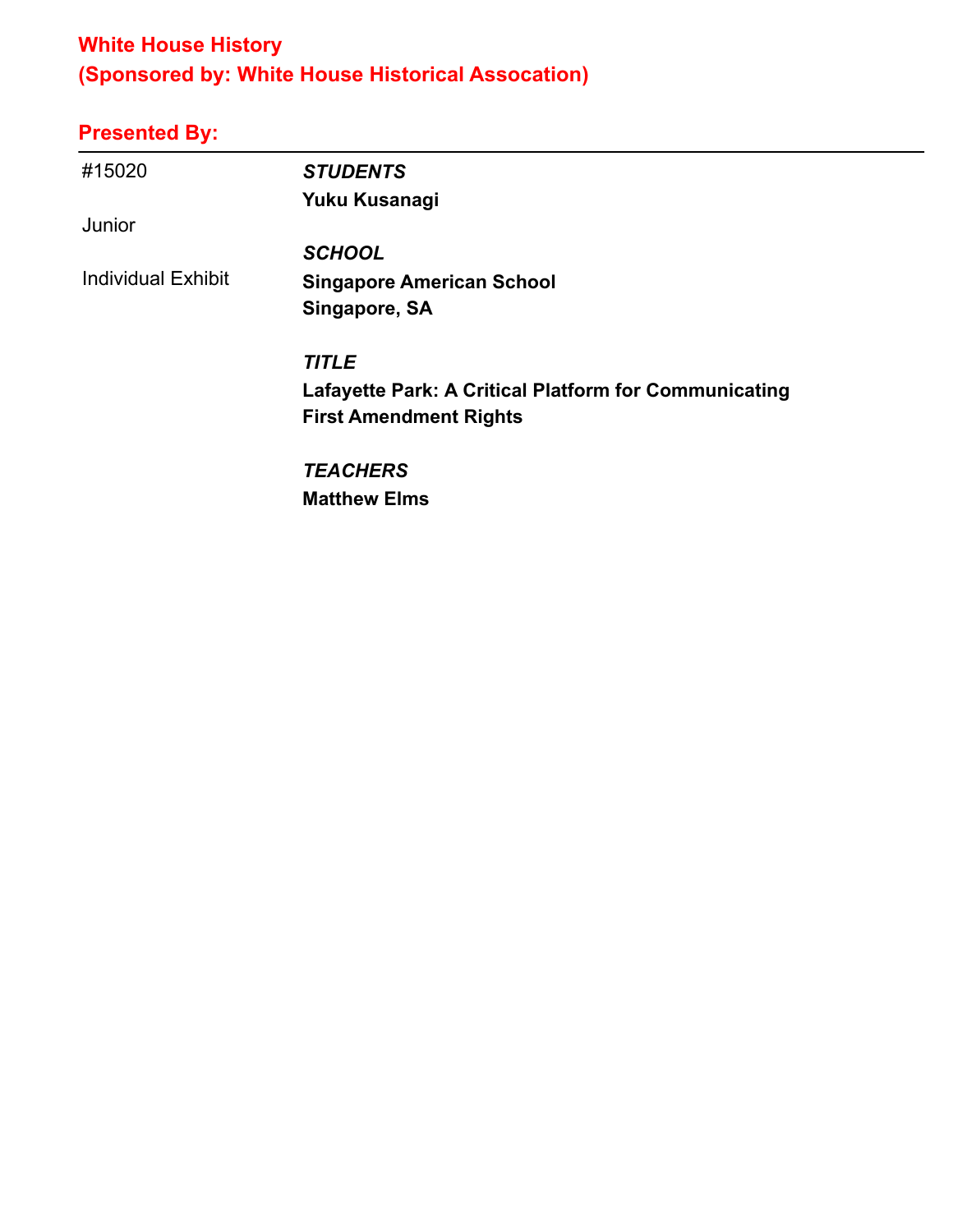### **White House History (Sponsored by: White House Historical Assocation)**

| #22040                   | <b>STUDENTS</b>                                           |
|--------------------------|-----------------------------------------------------------|
|                          | <b>Marlon Coon, Young In Kim</b>                          |
| Senior                   |                                                           |
|                          | <b>SCHOOL</b>                                             |
| <b>Group Documentary</b> | <b>Wilbur Cross High School</b>                           |
|                          | New Haven, CT                                             |
|                          | <b>TITLE</b>                                              |
|                          | The Camp David Accords: How Jimmy Carter Negotiated       |
|                          | <b>Peace Between Two Warring Middle Eastern Countries</b> |
|                          | <b>TEACHERS</b>                                           |
|                          | <b>Alfred Meadows</b>                                     |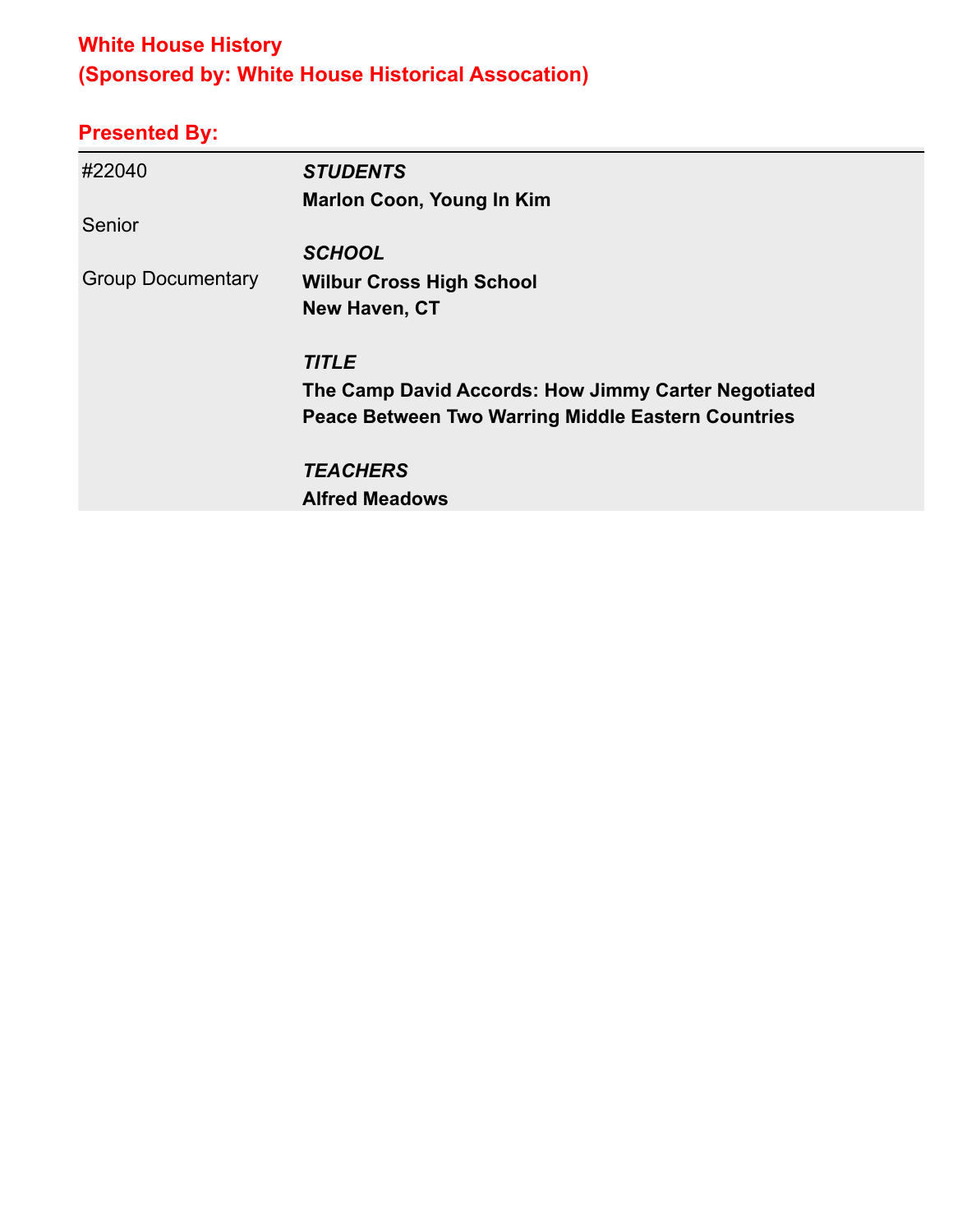# **Women's History (Sponsored by: National Women's History Museum)**

| #17075                    | <b>STUDENTS</b>                               |
|---------------------------|-----------------------------------------------|
|                           | Ayla Bornsztein                               |
| Junior                    |                                               |
|                           | <b>SCHOOL</b>                                 |
| <b>Individual Website</b> | <b>Murray Middle School</b>                   |
|                           | St. Paul, MN                                  |
|                           | <b>TITLE</b>                                  |
|                           | "We Can [ALL] Do IT!" Communicating Women's   |
|                           | <b>Empowerment from World War II to Today</b> |
|                           | <b>TEACHERS</b>                               |
|                           | <b>Courtney Major</b>                         |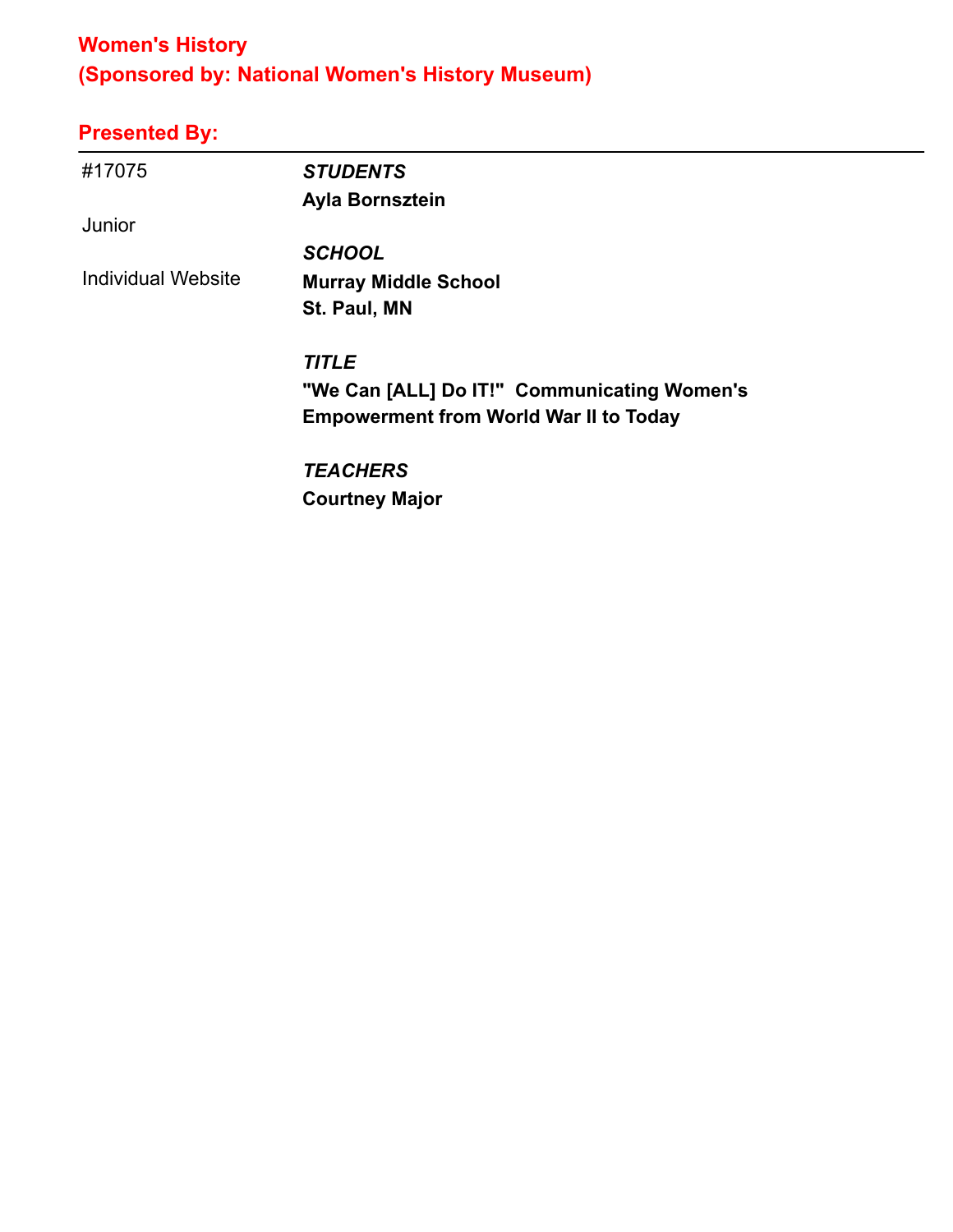# **Women's History (Sponsored by: National Women's History Museum)**

| #26030               | <b>STUDENTS</b>                                      |
|----------------------|------------------------------------------------------|
|                      | Kylie Carrasco, McKayla Howerton                     |
| Senior               |                                                      |
|                      | <b>SCHOOL</b>                                        |
| <b>Group Exhibit</b> | <b>Canton High School</b>                            |
|                      | <b>Canton, OK</b>                                    |
|                      | <b>TITLE</b>                                         |
|                      | The Rape of Recy Taylor: Speaking Out against Social |
|                      | Injustice                                            |
|                      | <b>TEACHERS</b>                                      |
|                      | <b>Penny Heath</b>                                   |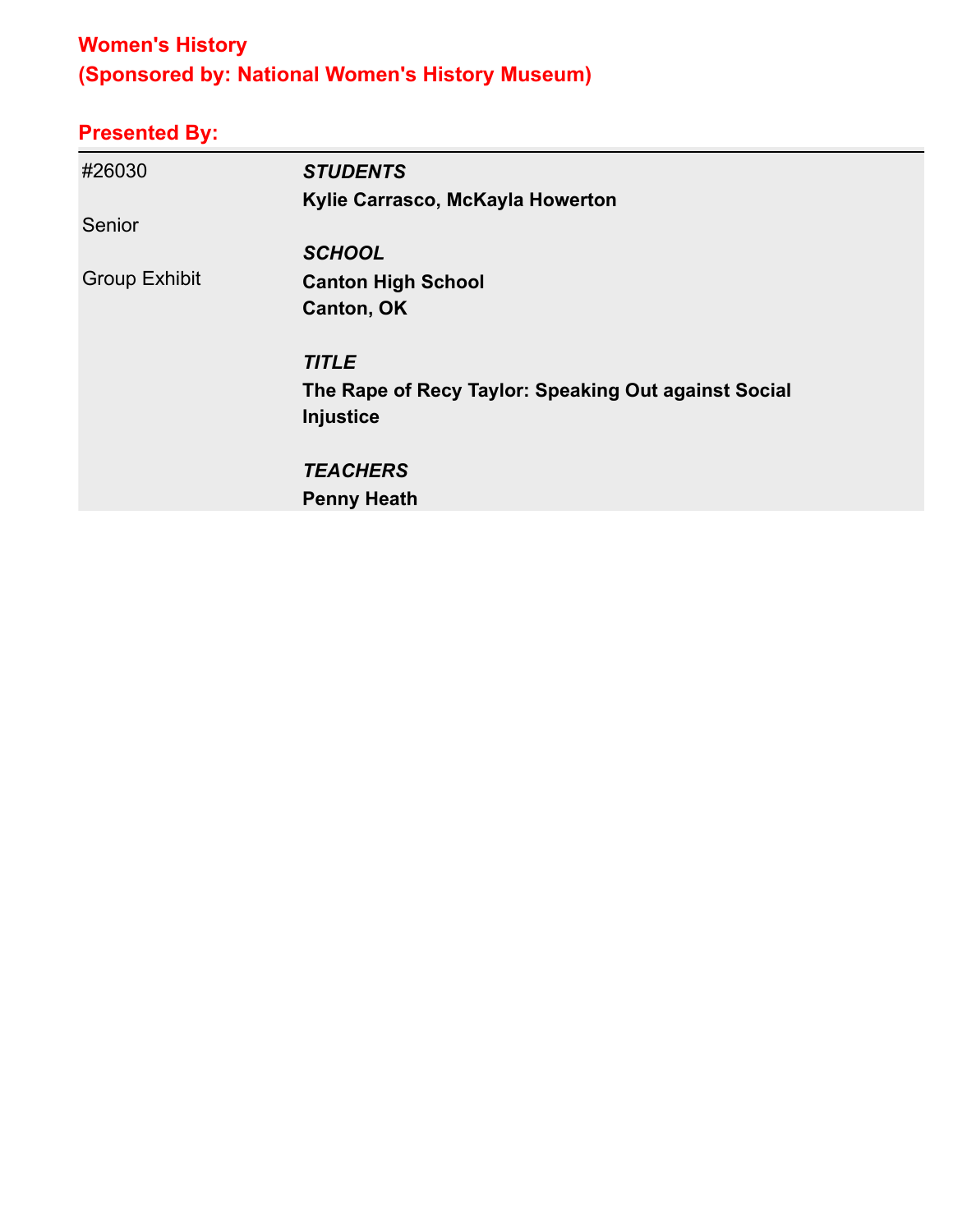# **World War II History Prize (Sponsored by: National World War Ii Museum)**

| #10005 | <b>STUDENTS</b>                                       |
|--------|-------------------------------------------------------|
|        | <b>Noah Grosberg</b>                                  |
| Junior |                                                       |
|        | <b>SCHOOL</b>                                         |
| Paper  | <b>Westland Middle</b>                                |
|        | Bethesda, MD                                          |
|        | <b>TITLE</b>                                          |
|        | The Most Consequential Work of Journalism in History: |
|        | How One Reporter Revealed to the World the Dangers    |
|        | and Tragedies of Atomic Warfare                       |
|        | <b>TEACHERS</b>                                       |
|        | <b>Melissa Hylton</b>                                 |